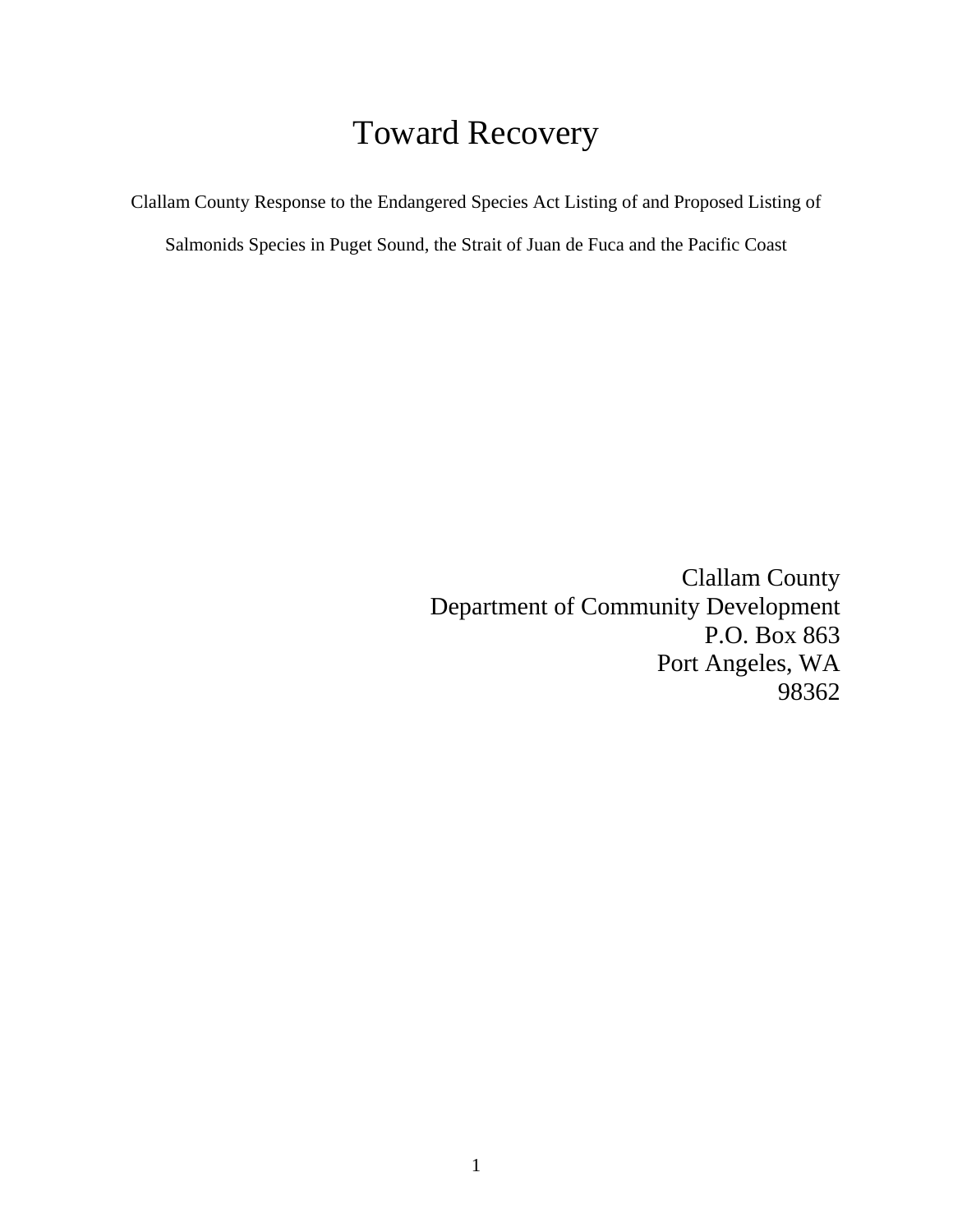## Table of Contents

| Introduction                                            | 1                                          |
|---------------------------------------------------------|--------------------------------------------|
| Background                                              | $\overline{c}$                             |
| Section 4(d) and "Take Prohibitions                     | $\begin{array}{c} 2 \\ 2 \\ 3 \end{array}$ |
| Regional Effects of Section 4(d)                        |                                            |
| Proposal for "Limits on Take Prohibitions               |                                            |
| <b>Approval Process</b>                                 | $\overline{4}$                             |
| Local Efforts to Respond to NMFS "Limits on Take"       | $\overline{4}$                             |
| <b>Watershed Conservation Planning</b>                  | $4 - 5$                                    |
| <b>Habitat Restoration Activities</b>                   | 5                                          |
| <b>Interlocal Agreements</b>                            | 6                                          |
| Conclusion                                              | 9                                          |
| Municipal, Rural, Commercial and Industrial Development | 10                                         |
| Issue 1                                                 | 13                                         |
| Issue 2                                                 | 14                                         |
| Issue 3                                                 | 15                                         |
| Issue 4                                                 | 16                                         |
| Issue 5                                                 | 17                                         |
| Issue 6                                                 | 18                                         |
| Issue 7                                                 | 18                                         |
| Issue 8                                                 | 19                                         |
| Issue 9                                                 | 20                                         |
| Issue 10                                                | 21                                         |
| Issue 11                                                | 22                                         |
| Issue 12                                                | $22 - 23$                                  |
| Road Maintenance                                        | 23                                         |
| 4(d) rule and "Take Prohibitions"                       | $23 - 24$                                  |
| Existing and On-going Conservation Efforts              | $24 - 25$                                  |
| Conclusion                                              | 25                                         |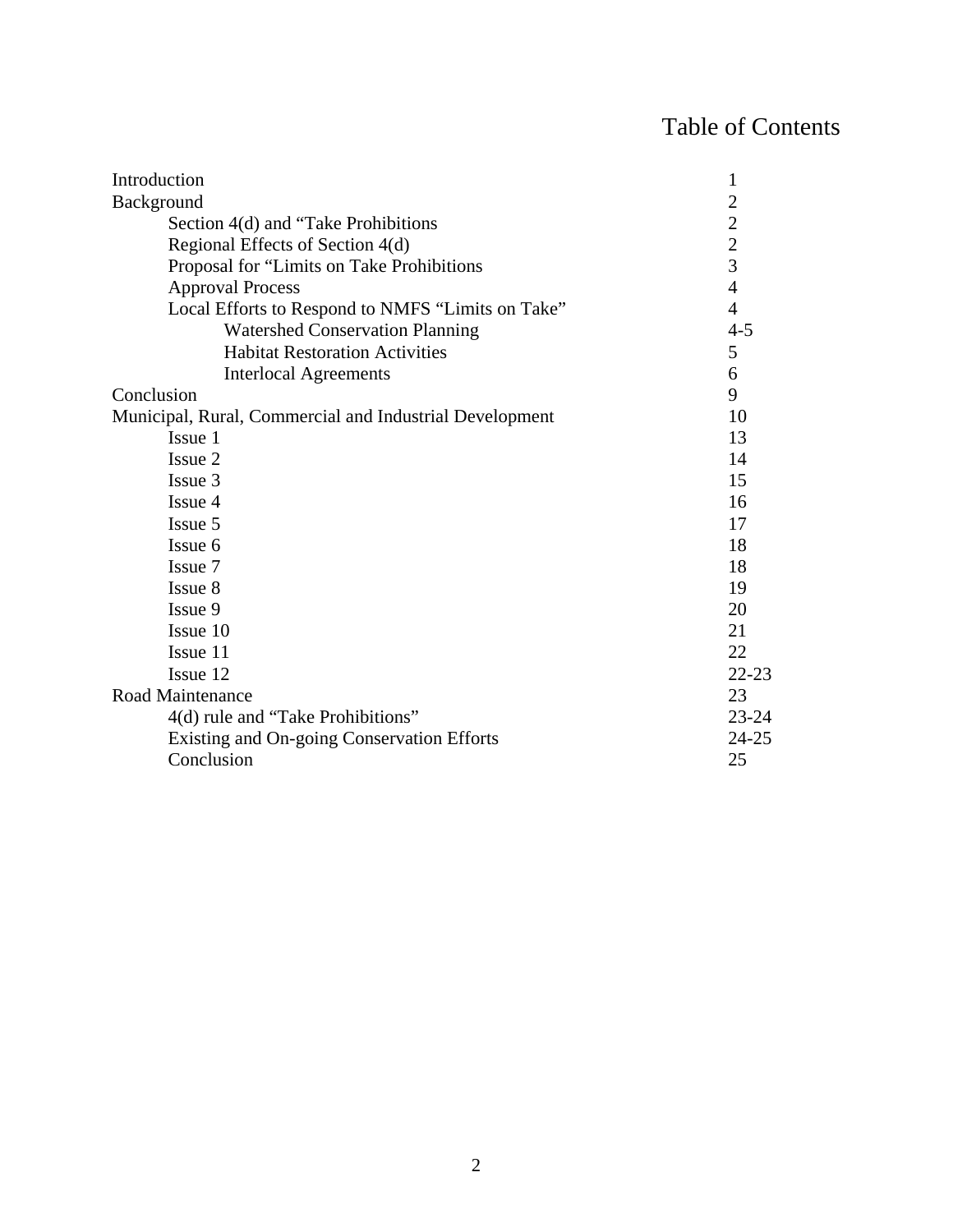

## **TOWARD RECOVERY**

#### *INTRODUCTION*

This report is a compendium of salmon recovery and ecosystem restoration activities and programs that have occurred, are occurring or will occur in Clallam County. The County's activities are based on cooperative efforts with other individuals and agencies involved in salmon habitat recovery. The report is formatted to fit with NMFS' and USFWS' requirements under the Endangered Species Act (ESA). Clallam County had already identified the protection and conservation of salmon and salmon habitat as being a crucial priority. Many measures had been implemented prior to the direct federal involvement with local salmon recovery progress. Therefore, information contained within this report reviews the autonomous efforts of Clallam County and its cooperators to conserve salmon and salmon habitat, but is framed as a response to the ESA. Without a coordinated responseto the Endangered Species Act, the need for ESArelated project by project review salmon recovery actions or programs would slow recovery efforts and progress. Just as importantly, under the citizen suit provisions of the ESA, if the County can not prove compliance with ESA standards, local jurisdictions face substantial liability and compliance costs. Additionally, there is the potential for a substantial loss of local control or input to the salmon recovery process and other activities (such as natural resource use or development) to the federal government as a result of the recent listings.

Particularly, the report addresses both the recent listings of several salmonid species as *threatened* under ESA and the recognized need to maintain currently healthy stocks that are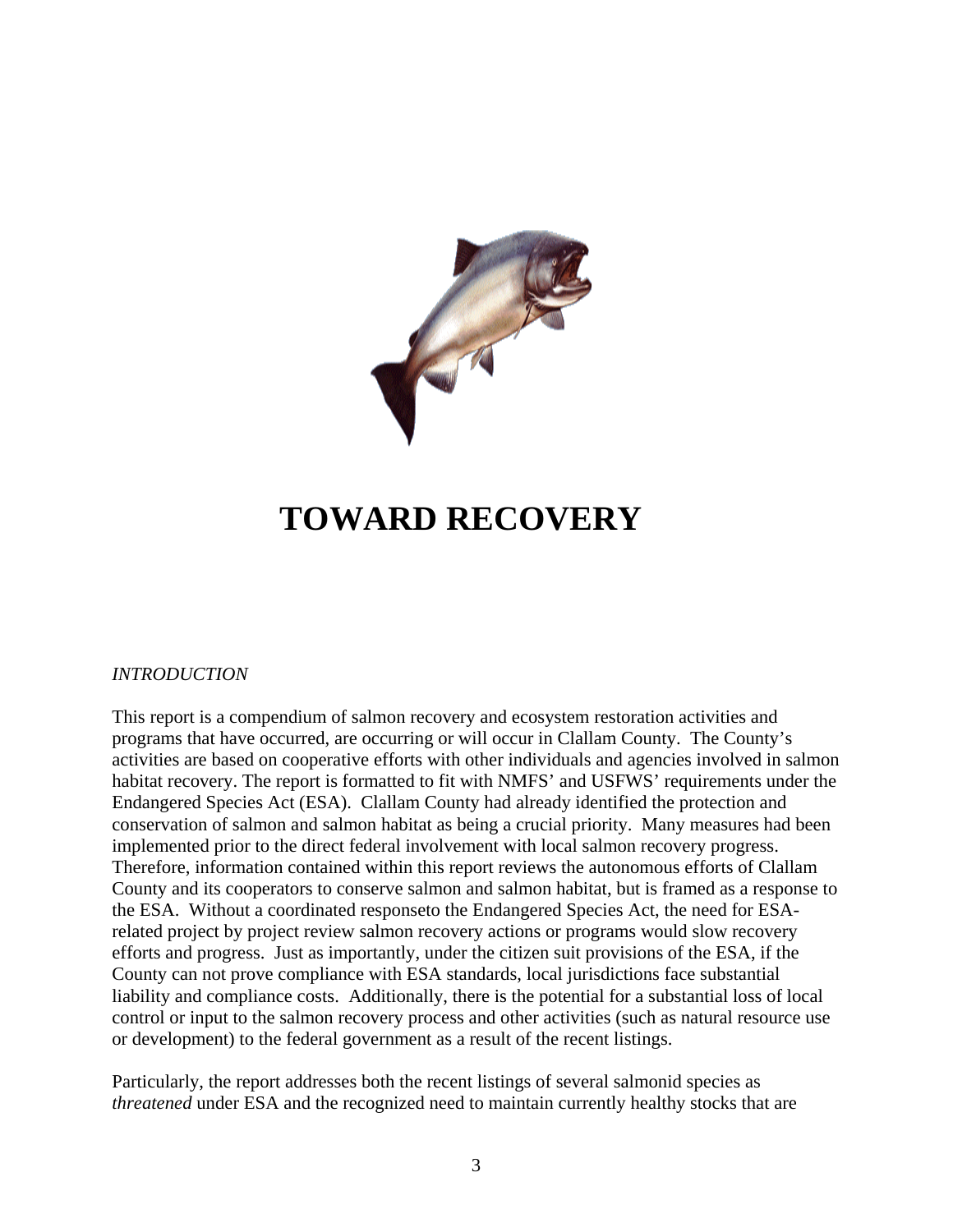showing significant population declines on the north Olympic Peninsula. The geographic area encompassed should include the known or critical habitats for all of the listed populations, and could include the entirety of Clallam and Jefferson Counties. More specifically, the critical habitats for the listed species include: 1) Hood Canal/Strait of Juan de Fuca summer chum found in portions of Hood Canal and the Strait of Juan de Fuca, including all major tributaries to the west of Dungeness Spit, 2) Puget Sound chinook found in the Elwha and Dungeness Rivers, as well as the Strait of Juan de Fuca to the west end of Freshwater Bay, 3) Lake Ozette sockeye found in the Lake Ozette Basin, and 4) bull trout currently known to exist in the Hoh, Elwha, and Dungeness Rivers, as well as in Morse Creek.

In addition to being a response to the ESA, this document serves as a starting point for local, regional, and state-level discussions on identifying actions and activities that are appropriate and necessary to: 1) meet the requirements and goals of the ESA, and 2) conserve existing healthy salmon populations in the future. Consequently, the scope of this report focuses on explaining current ongoing and future activities as they relate to the National Marine Fisheries Service's (NMFS), the federal agency responsible for management of salmon listed under the ESA (See *Background* section of this report for further information on the 4(d) Rule). This document also seeks to make current information available to both field specialists and the general public.

Portions of this text highlighted in gray are excerpts from recent proposed rules published in the *Federal Register*. The *Federal Register* is a publication of the Government Printing Office, which, as a component of the federal rule-making process, publishes the federal government's interpretation of the laws passed by Congress.

## *BACKGROUND*

## *ESA Purpose and Scope*

In May of 1999, NMFS, under the ESA, listed six species of salmonids as *threatened,* three of which are found in various locations across the North Olympic Peninsula. These three species are Hood Canal/Strait of Juan de Fuca summer-run chum salmon, Puget Sound chinook, and Lake Ozette sockeye salmon. Then, in June of 1999, the US Fish and Wildlife Service listed the Puget Sound/Coastal populations of bull trout as threatened.

The purposes of the ESA are:

"… [T]o provide a means whereby the ecosystems upon which endangered species and threatened species depend may be conserved, to provide a program for the conservation of such endangered species and threatened species, and to take such steps as may be appropriate to achieve these purposes."

In other words, the ESA's purposes are not limited to listing of endangered or threatened species, but also are required to include the conservation of species and their habitats. *Section 4(d) of the ESA and "Take Prohibitions"*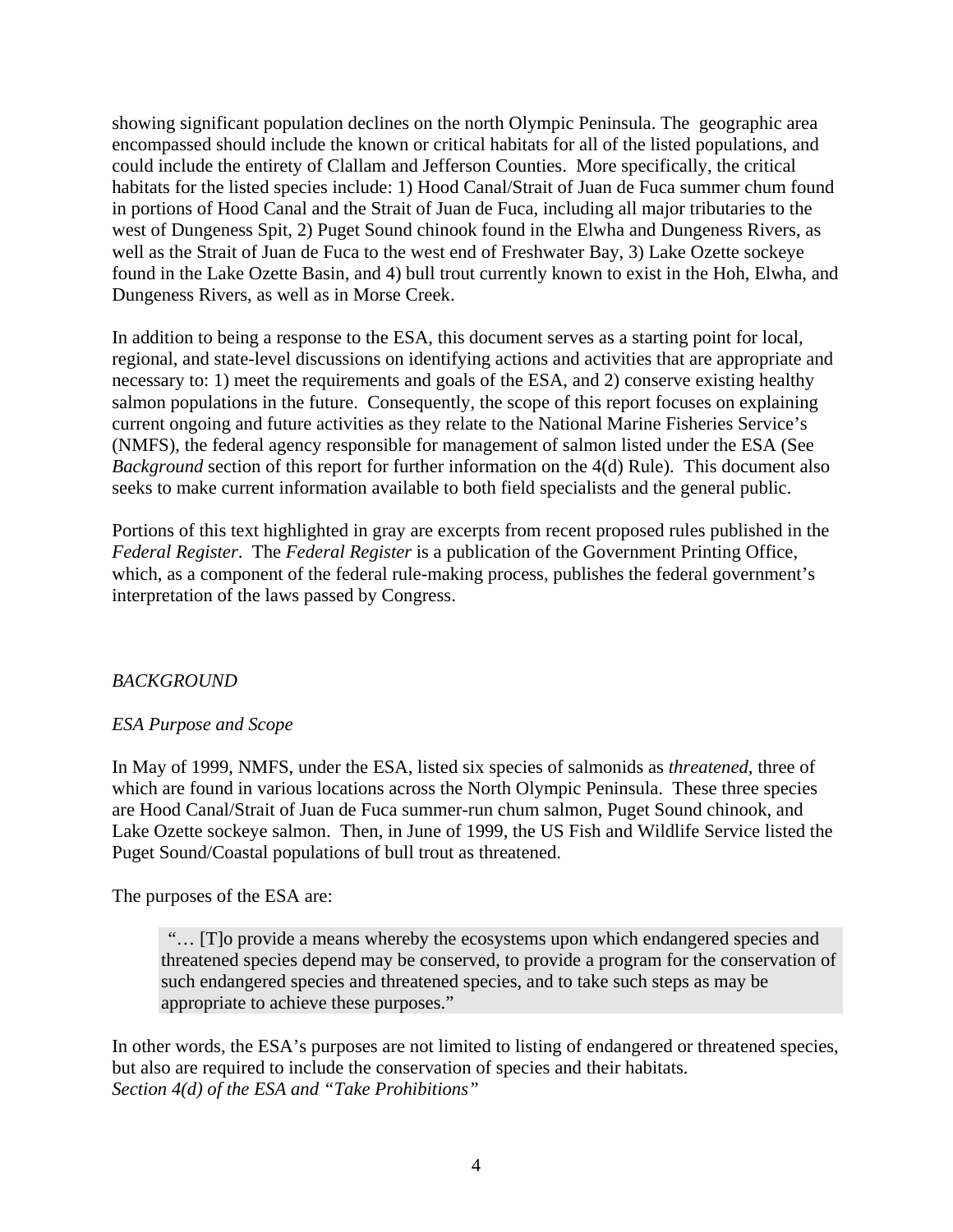Section 4(d) of the ESA specifically provides that regulations shall be issued to provide for the conservation of a species listed as *threatened.* These regulations may include any or all of the orders to stop taking an endangered species. The application of these regulations is automatic under Section 9(a) of the ESA, known as "take prohibitions":

"Whether take prohibitions or new regulations are necessary is in large part dependent on the biological status of the species and potential impacts of various activities on the species…NMFS concludes that threatened chinook, chum, and sockeye salmon are at risk of extinction primarily because their populations have been reduced by human "take." West Coast populations of these salmonids have been depleted by take resulting from harvest, past and ongoing destruction of freshwater and estuarine habitats, poor hatchery practices, hydropower development, and other causes" (65 *Federal Register* 170 January 3, 2000).

NMFS has procedures for enforcement of these rules, specific to each species. These draft 4(d) rules were published on January 3, 2000. Final rules were published on July 21, 2000 and will take effect on January 8, 2001. The US Fish and Wildlife Service (USFWS) automatically applies the "take prohibitions" from section 9(a) at the time a species is listed as threatened. Therefore, areas of Clallam County are already subject to the permitting regulations under ESA.

The listing of local salmonids as threatened has prompted states, counties, tribes and others to request NMFS to: 1) clarify and provide guidance on what activities may adversely affect salmon, including how to avoid or limit those effects, and 2) apply take prohibitions only where programs or efforts are not able to conserve threatened salmonids. As a result, NMFS has issued a proposal for "limits on take prohibitions" under a 4(d) rule.

## *Proposal for "Limits on Take Prohibitions"*

Under this proposal, cities, counties, state and tribal governments, and other organizations would be assured that the programs and activities they either conduct or permit are consistent with ESA requirements to avoid or minimize impacts to threatened salmonids. If those programs and activities sufficiently protected and conserved listed salmonids, additional rules to stop the taking of salmonids would be unnecessary. NMFS would then be able to focus its enforcement efforts on activities and programs that had not yet provided adequate species protection and conservation.

USFWS has published a similar, but not identical, proposal for bull trout, which would allow the preparation of Conservation Enhancement Plans by government or other organizations. If these plans were approved by USFWS, that agency would grant similar protections from liability under the ESA for bull trout. The more detailed proposal by NMFS allowed for 13 different "limits on take" within the 4(d) rule. These limits were for the following types of activities:

- (1) activities conducted in accord with ESA incidental take authorization;
- (2) ongoing scientific research activities, for a period of 6 months;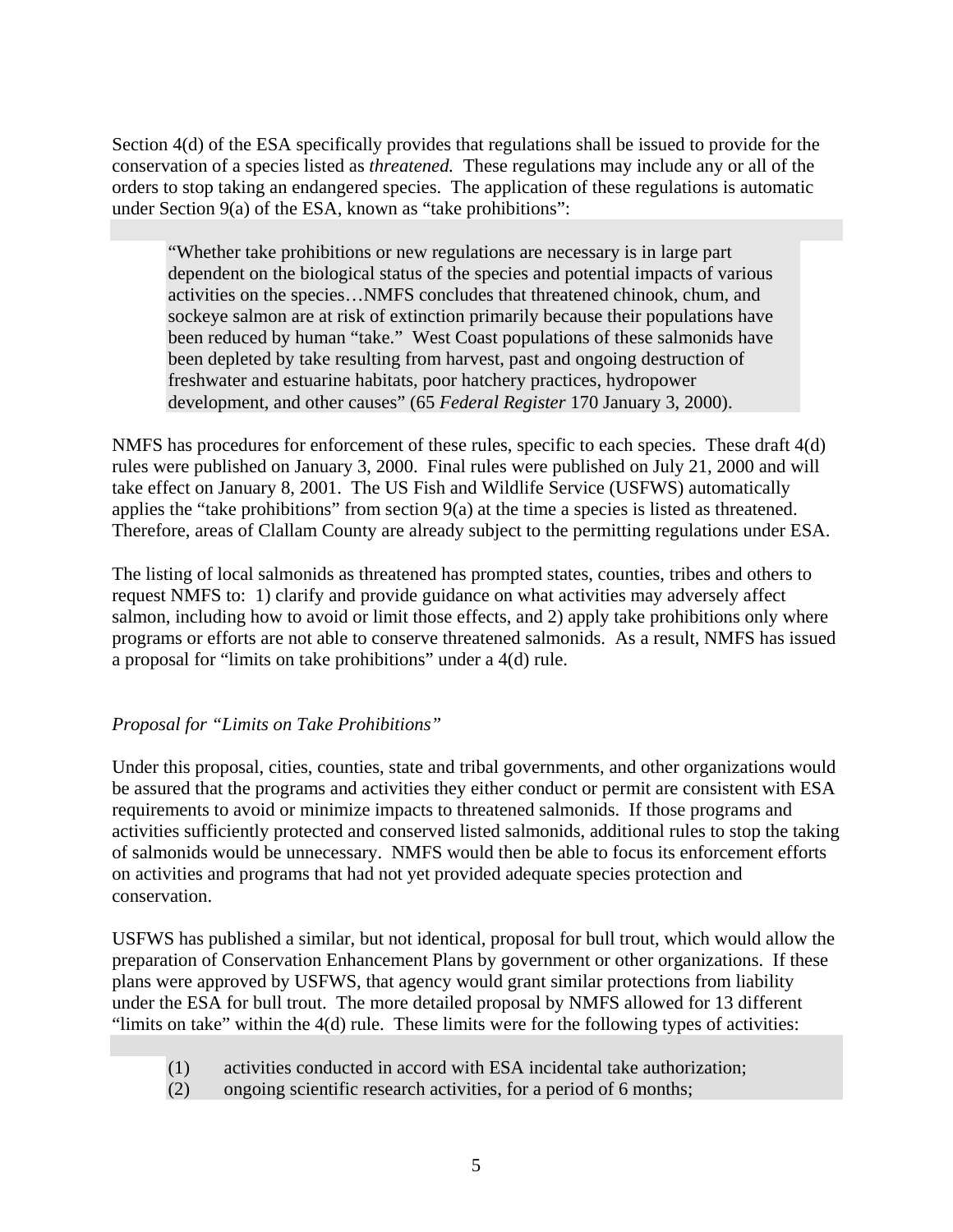- (3) emergency actions related to injured, stranded, or dead salmonids;
- (4) fishery management activities;
- (5) hatchery and genetic management programs;
- (6) activities in compliance with joint tribal/state plans developed within *United States v. Washington or United States v. Oregon;*
- (7) scientific research activities permitted or conducted by the states;
- (8) state, local, and private habitat restoration activities;
- (9) properly screened water diversion devices;
- (10) road maintenance activities in Oregon;
- (11) certain park maintenance activities in the City of Portland, Oregon;
- (12) certain development activities within urban areas; and
- (13) forest management activities within the state of Washington.

Detailed standards for meeting the requirements of the "limits" were provided for *some* of the 13 activities in the proposed rule. For example, in (1) above, some of the limits allowed for continued actual fulfillment of Habitat Conservation Plans, such as the DNR HCP. Other activities, such as (6), were clearly outside the scope of local governments or individual tribes. The final rule deleted (8) and re-titled it "(12)" to MRCI development.

#### *Approval Process:*

 Both NMFS' and USFWS' proposed regulations would be approved by the Regional Administrator of the Agency, which would provide liability protection of local jurisdictions under ESA. The NMFS draft 4(d) rule goes into greater detail of the approval process, which is essentially a federal rulemaking process involving five steps:

- (1) Submission of the proposal to NMFS.
- (2) Initial approval by the Regional Administrator.
- (3) Publication in the *Federal Register* of the proposal and supporting documents.
- (4) Allowance of 30 days for public comment.
- (5) Approval or disapproval of the proposal by the Regional Administrator, based on comments received from the public.

#### *Local Efforts to Respond to NMFS "Limits on Take"*

Both Clallam County and the State of Washington commented on the NMFS draft rule. Specifically, both governments addressed the approval process for such proposals and requested that the formal adoption process be modified to allow for state approval, with oversight by NMFS. Given the currently small number of examples of Habitat Conservation Plans, NMFS will, most likely, directly review proposals, even if the approval process changes.

Accordingly, this document will be submitted to NMFS, USFWS, and the Governor's Salmon Recovery Office after completion of an initial review by local governments and organizations. Even upon completion, this report will be a starting point for discussion of the relative merits of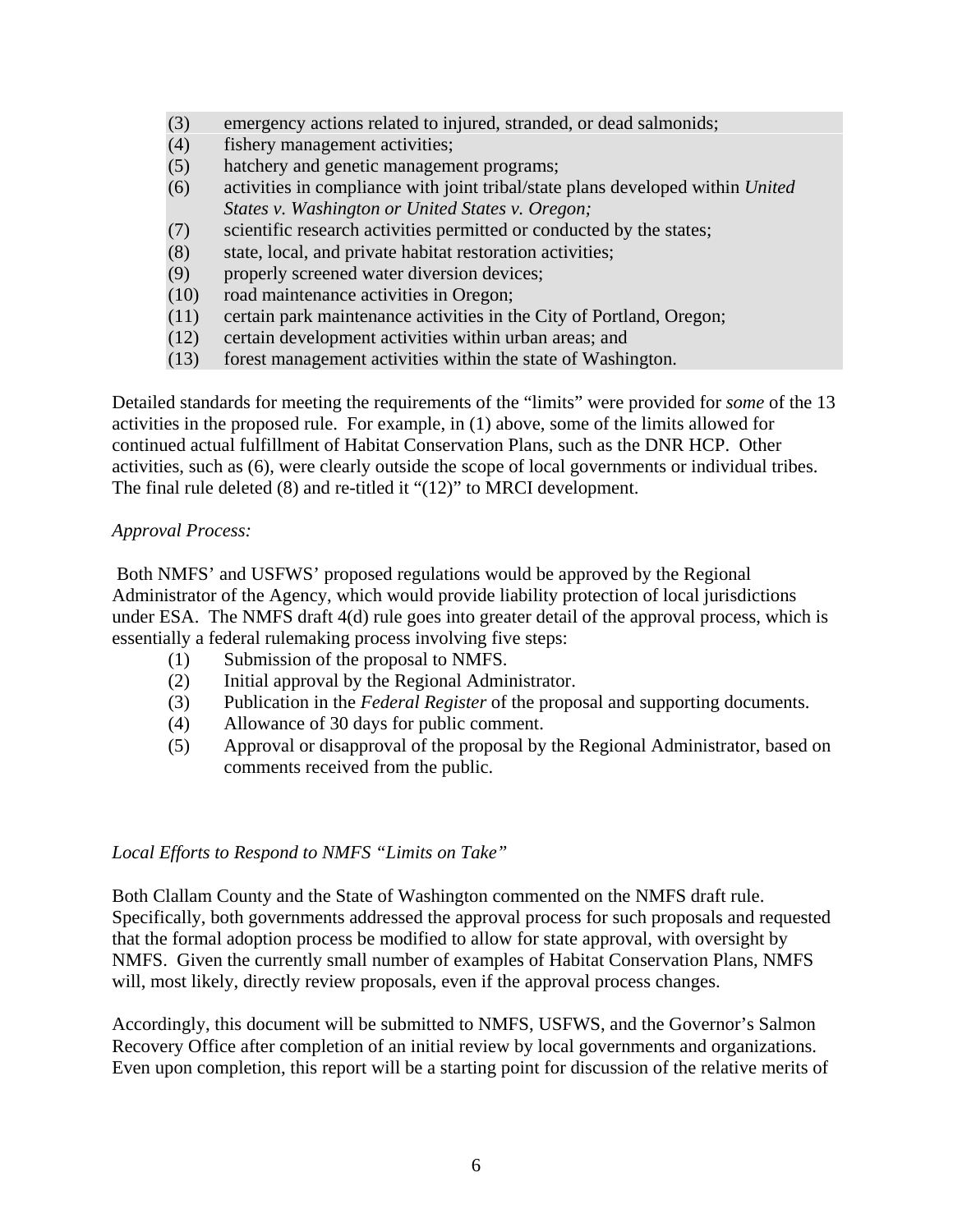the salmon recovery efforts, as well as for discussion of the process used for "Watershed Conservation Planning." Undoubtedly, it will continue to change as the process unfolds.

This document describes County efforts at responding locally to 3 of the "limits": (8), (10), and (12). Those sections are entitled "Watershed Conservation Planning, "Road Maintenance," and "Municipal, Rural, Commercial and Industrial Development," respectively. The "Watershed Conservation Planning" section is structured to consider the broader goals of a Conservation Enhancement Plan, which USFWS is considering for its "special rule," and to meet the goal of ESA: "…[T]o provide a means whereby the ecosystem upon which endangered species and threatened species depend may be conserved."

In the remainder of this report, each of the three above named sections includes the excerpt from the 4(d) rule to which the County has responded or plans to respond. Following these excerpts, tables identify the currently ongoing and future conservation measures that represent the County's efforts to maintain and restore the habitats of threatened salmonids.

## *ONGOING AND FUTURE CONSERVATION MEASURES*

## **Watershed Conservation Planning**

 Since the initial drafting of this document, NMFS has removed the following excerpt from their draft 4(d) rule, leaving it up to state governments to set watershed conservation guidelines. However, it is likely that this framework will be used by USFWS for their listing of bull trout as threatened. Clallam County will be working with the State of Washington to determine appropriate watershed conservation planning. This section of the draft (4) rule was incorporated into the County's response to the ESA and remains a key component in our ESA response and broader critical salmon recovery and ecosystem restoration goals.

"(8) The prohibitions of paragraph (a) of this section (take prohibitions) relating to threatened species of salmonids…do not apply to habitat restoration activities…provided that:

(i) The states of Washington or Oregon certify to NMFS in writing the activity is part of a watershed conservation plan, where:

(A) NMFS has certified to the State in writing that the State's watershed conservation plan guidelines meet the following standards. Guidelines must result in plans that:

- (1) Consider the status of the affected species and populations;
- (2) Design and sequence restoration activities based upon information obtained from an overall watershed assessment;
- (3) Prioritize restoration activities based on information from watershed assessment;
- (4) Evaluate the potential severity of direct, indirect and cumulative impacts on the species and habitat as a result of the activities the plan would allow,
- (5) Provide for effective monitoring;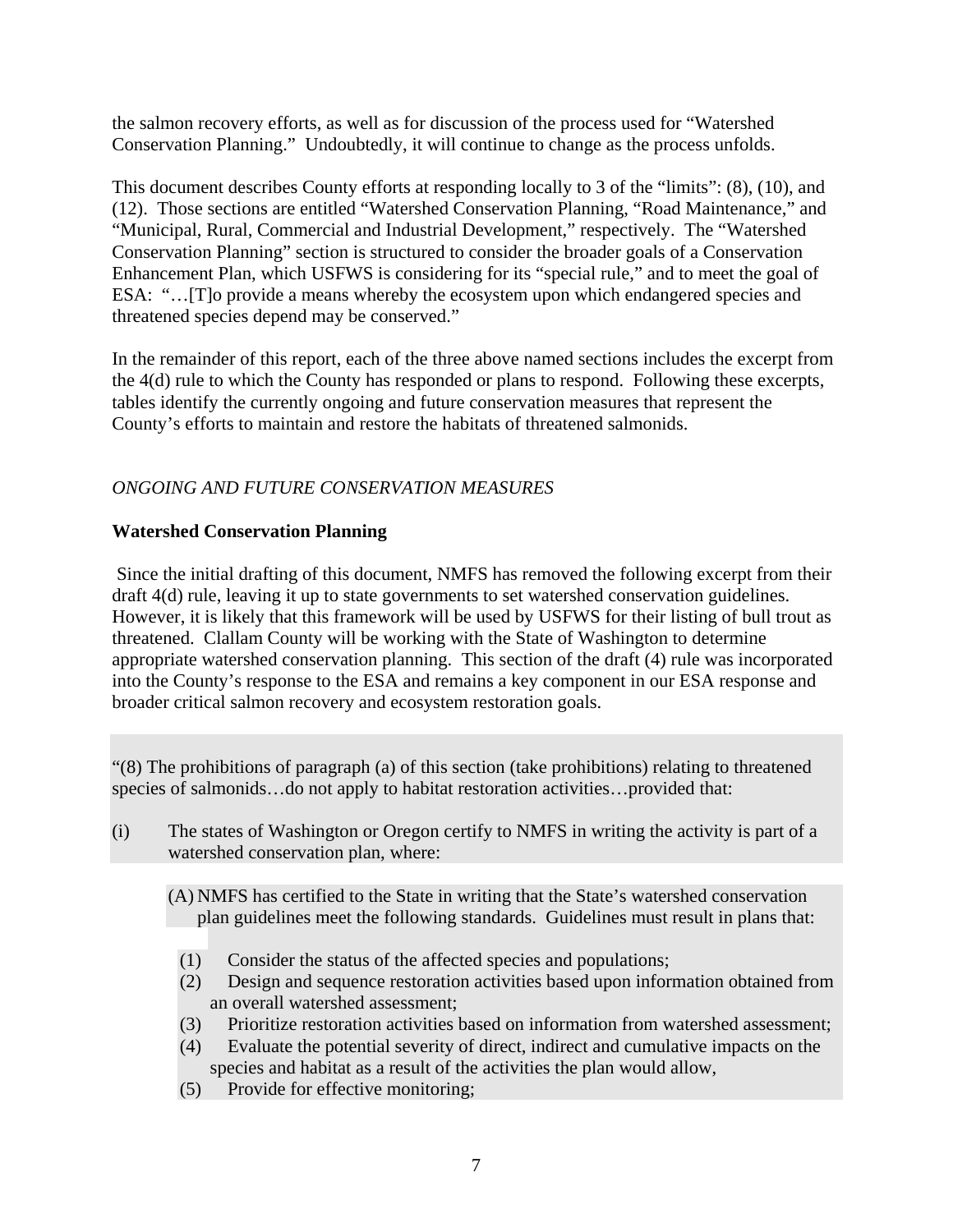- (6) Use best available science and technology of habitat restoration, use adaptive management to incorporate new science and technology into plans as they develop, and where appropriate, provide for project specific review by disciplines such as hydrology or geomorphology;
- (7) Assure that any taking resulting from implementation will be incidental;
- (8) Require the state, local government, or other responsible entity to monitor, minimize and mitigate the impacts of any such taking to the maximum extent practicable;
- (9) Will not result in long-term adverse impacts;
- (10) Assure that the safeguards required in watershed conservation plans will be funded and implemented.
- (B) The state has made a written finding that the watershed conservation plan, including its provisions for clearing projects with other agencies, is consistent with those state watershed conservation plan guidelines.
- (C) NMFS concurs in writing with the state finding."

However, when a species is listed as endangered or threatened, USFWS automatically implements Section 9. The County, then, must respond to both these agencies, which means the County is crafting a response to two separate and differing sections of the ESA. USFWS may create a (4)d rule for bull trout, in a "Notice of Proposed Supplemental Rules," USFWS states:

> "…[W]e request specific information and comment from Federal and State agencies, local municipalities and private individuals or organizations on the following:

*Habitat Restoration Activities* 

- (1) The types of habitat restoration activities we should address under an amendment to the special rule;
- (2) The standards or criteria for habitat restoration activities that must be met in order to be exempted from take prohibitions; and
- (3) Comments on the nature and scope of minimal monitoring and reporting programs for habitat restoration activities.

*Regulated Activities* 

- (1) The types of regulated activities we should address in an amendment to the special rule;
- (2) The standards or criteria for regulated activities that must be met in order to be exempted from the take prohibitions;
- (3) The appropriate components of a CEP or similar plan;
- (4) Appropriate monitoring and reporting programs for regulated activities; and
- (5) Information on how habitat for the bull trout should be identified and how it should be protected or enhanced."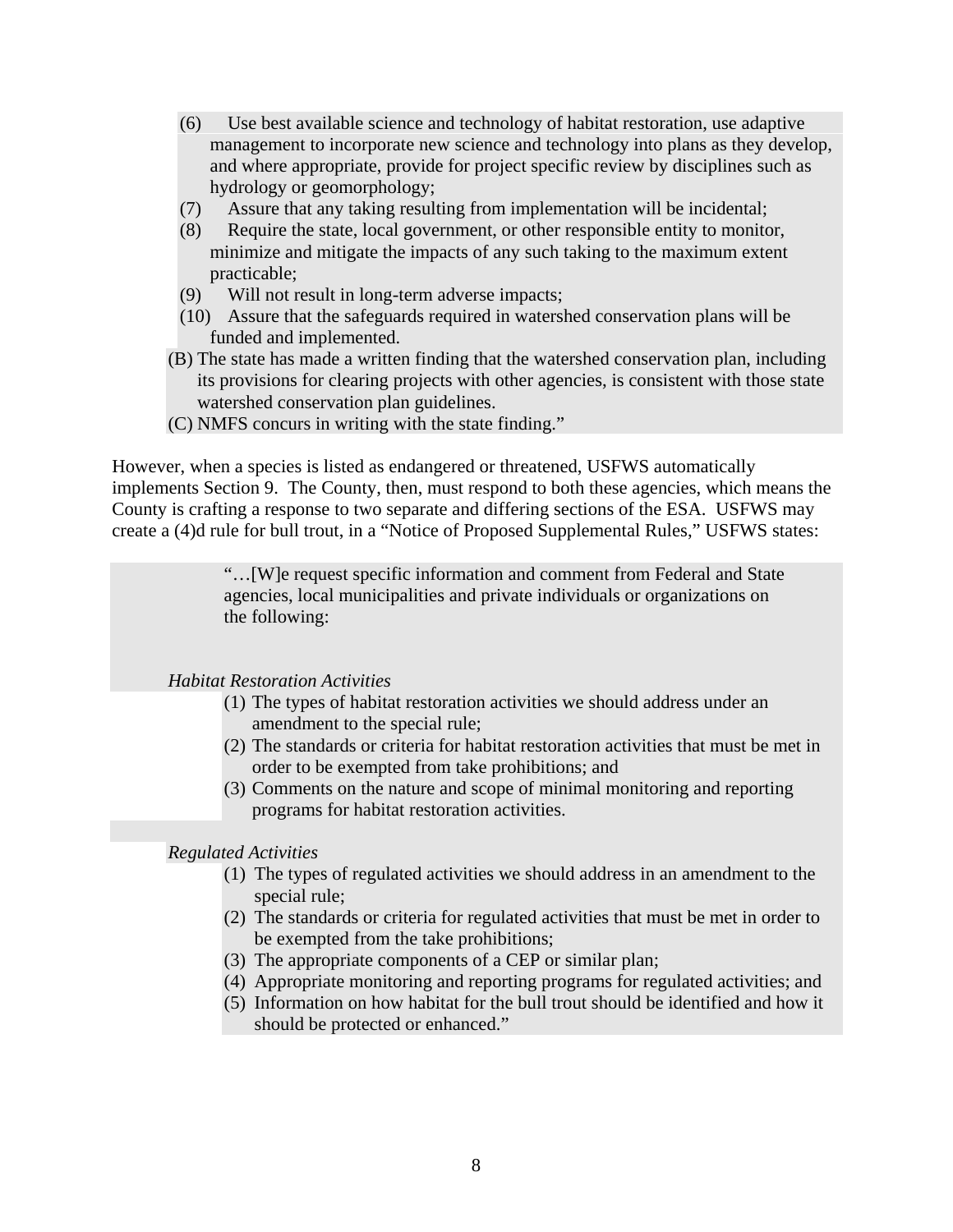In the County's attempts to satisfy the requirements of both these agencies, it has set forth both its ongoing conservation measures and future conservation measures (see Table 1 below). Components of a Watershed Conservation Plan that would meet both of the above guidelines can be broken down into 3 elements:

- (1) Interlocal agreements for coordination of activities across jurisdictions,
- (2) Prior, ongoing and future habitat enhancement and recovery activities, and
- (3) Cooperative Watershed and Habitat Restoration Planning Efforts.

The second element should be coordinated with ongoing and prior watershed planning efforts, information sources and recovery plans. Ongoing watershed planning should include specific tasks directed toward salmon restoration and should also further the goals of the ESA. Some of the needs listed in Table 1 below can not be accomplished by Clallam County and its cooperators; other governmental units and agencies would have to become involved before Clallam County could satisfy these measures.

| Table 1. Thieriocal Agreements                |                                                  |  |
|-----------------------------------------------|--------------------------------------------------|--|
| <b>Ongoing Conservation Measures</b>          | <b>Future Conservation Measures</b>              |  |
| Creation of the North Olympic Peninsula Lead  | Need: Improved coordination between              |  |
| Entity Group (1999).                          | Clallam County (or a local regional entity),     |  |
|                                               | other jurisdictions in Western Washington,       |  |
|                                               | Governor's Salmon Recovery Office, NMFS,         |  |
|                                               | and USFWS, which is currently inadequate         |  |
|                                               | (2000).                                          |  |
| Creation of the WRIA 18 Initiating            | Need: Lake Ozette Sockeye Steering               |  |
| Governments for Watershed Planning, which     | Committee currently has no dedicated staff or    |  |
| consists of the member governments and        | funds. Further, Lake Ozette recovery planning    |  |
| entities of the Dungeness River Management    | efforts are hampered by lack of political power, |  |
| Team and the Elwha_Morse Management           | bureaucratic recognition and geographic          |  |
| Team (1999).                                  | isolation (2000).                                |  |
| Finalizing interlocal agreements for WRIAs 19 |                                                  |  |
| and 20 in early 2000.                         |                                                  |  |
| Creation of the Lake Ozette Sockeye Steering  |                                                  |  |
| Committee (1999).                             |                                                  |  |
| Marine Resources Committee (1999).            |                                                  |  |

| <b>Table 1. Interlocal Agreements</b> |
|---------------------------------------|
|---------------------------------------|

The information in Table 2 below represents the County's response to the second element in the watershed conservation planning guidelines. These guidelines were intended to meet with both NMFS and USFWS requirements: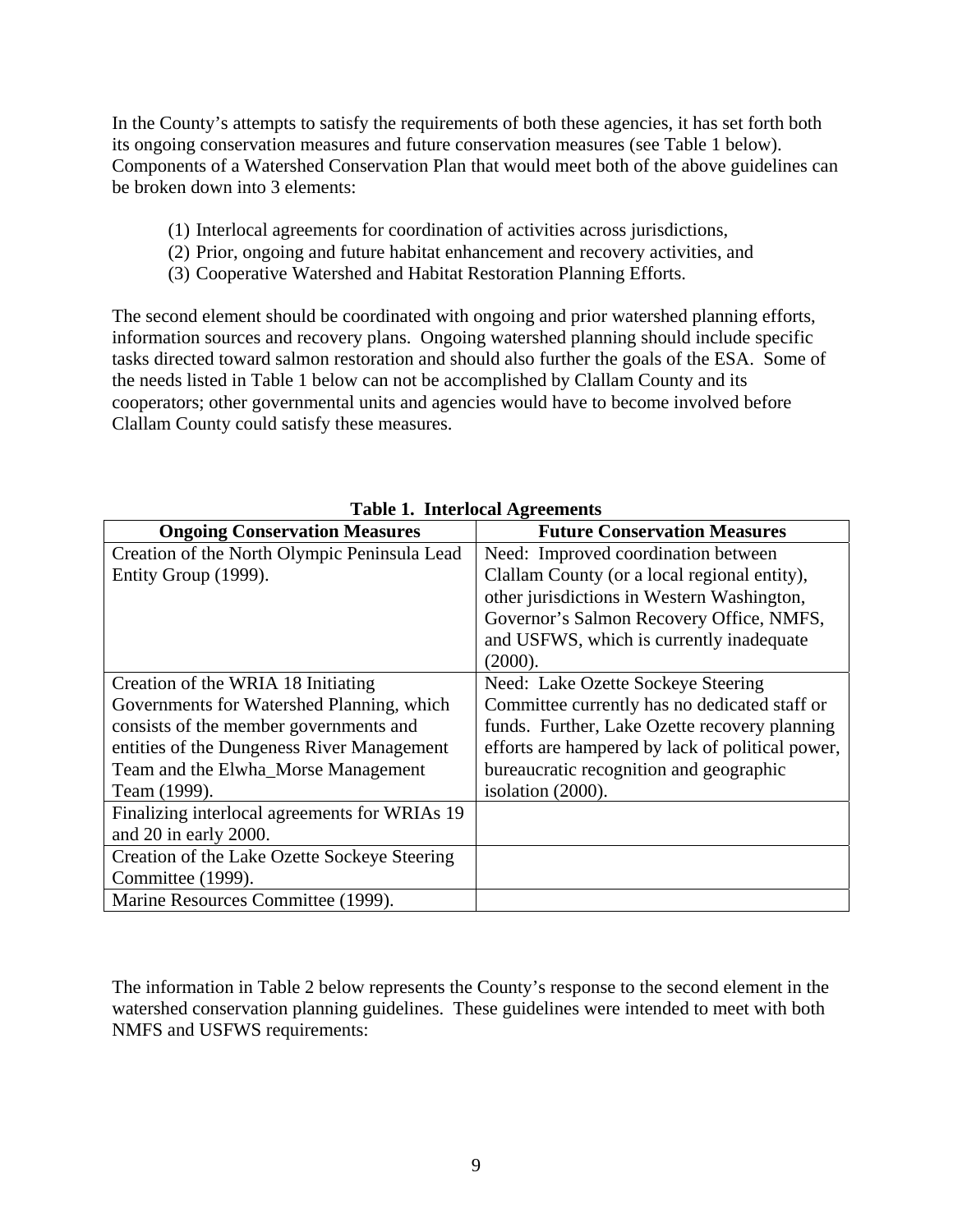| <b>Ongoing Conservation Measures</b>                                                      | <b>Future Conservation Measures</b>            |
|-------------------------------------------------------------------------------------------|------------------------------------------------|
| Jobs for the Environmental projects-                                                      | Jimmy Come Lately Creek and Estuary            |
| Meadowbrook Creek (1992), 2700 feet                                                       | Restoration in cooperation with the Jamestown  |
| bioengineered bank stabilization, McDonald                                                | Tribe, WDFW, WDOT, Wa. Dept. of Ecology,       |
| Creek Restoration (1992), Meadow Brook                                                    | USFWS, EPA, Ducks Unlimited, IAC, Clallam      |
| Restoration (1992), Bell Creek Reconstruction                                             | Conservation District, (ongoing)               |
| (2200 feet) (1996), Morse Creek Estuary                                                   |                                                |
| Restoration (1996), Tassel Creek Culvert                                                  |                                                |
| replacement (1996)                                                                        |                                                |
| Other projects—Matriotti Creek                                                            | Dungeness River Dike reconfiguration:          |
| Reconstruction (1993), Bell Creek Estuary                                                 |                                                |
| Restoration (1999), Bogachiel River                                                       | Lower River Estuary Restoration, Schoolhouse   |
| streambank stabilization/LWD placement                                                    | Bridge Replacement, Corps Dike                 |
| (1995&1996).                                                                              | setback/removal (2002-2005)                    |
|                                                                                           |                                                |
|                                                                                           | Canyon Creek Dam Removal and Fish              |
|                                                                                           | Hatchery Dike Setback (2002).                  |
|                                                                                           |                                                |
|                                                                                           | Standardization of protocols and               |
|                                                                                           | implementation of a region-wide habitat and    |
|                                                                                           | restoration project monitoring program (2000). |
| Kincaid Island Dike Removal (1999).                                                       |                                                |
| Burlingame Bridge on the Dungeness (1999).<br>Siebert Creek Bridge on Old Olympic (1998). |                                                |
|                                                                                           |                                                |
| LWD jams in the Dungeness and Elwha (1996-<br>2000).                                      |                                                |
| Trust water rights agreement between                                                      |                                                |
| agricultural water users and Department of                                                |                                                |
| Ecology (1998).                                                                           |                                                |
| Water conservation projects in the Irrigation                                             |                                                |
| System of the Sequim Dungenesss Valley                                                    |                                                |
| $(1996$ -present).                                                                        |                                                |
| Formation of the Marine Resources Committee                                               |                                                |
| implementing the Murray-Metcalf Bill (1999).                                              |                                                |
| Multiple water quality and habitat restoration                                            |                                                |
| projects by the Clallam Conservation District                                             |                                                |
| in WRIAs 18 and 19, LWD placement by the                                                  |                                                |
| Makah Tribe in the Sekiu and Clallam Rivers                                               |                                                |
| and the Lake Ozette System, Enhancement                                                   |                                                |
| projects on Bear Creek by the Quileute Tribe,                                             |                                                |
| and numerous projects by the Hoh Tribe in the                                             |                                                |
| Hoh drainage.                                                                             |                                                |
| Elwha River Ecosystem Restoration (1995-                                                  |                                                |
| 2030).                                                                                    |                                                |

## **Table 2. Habitat Restoration Activities**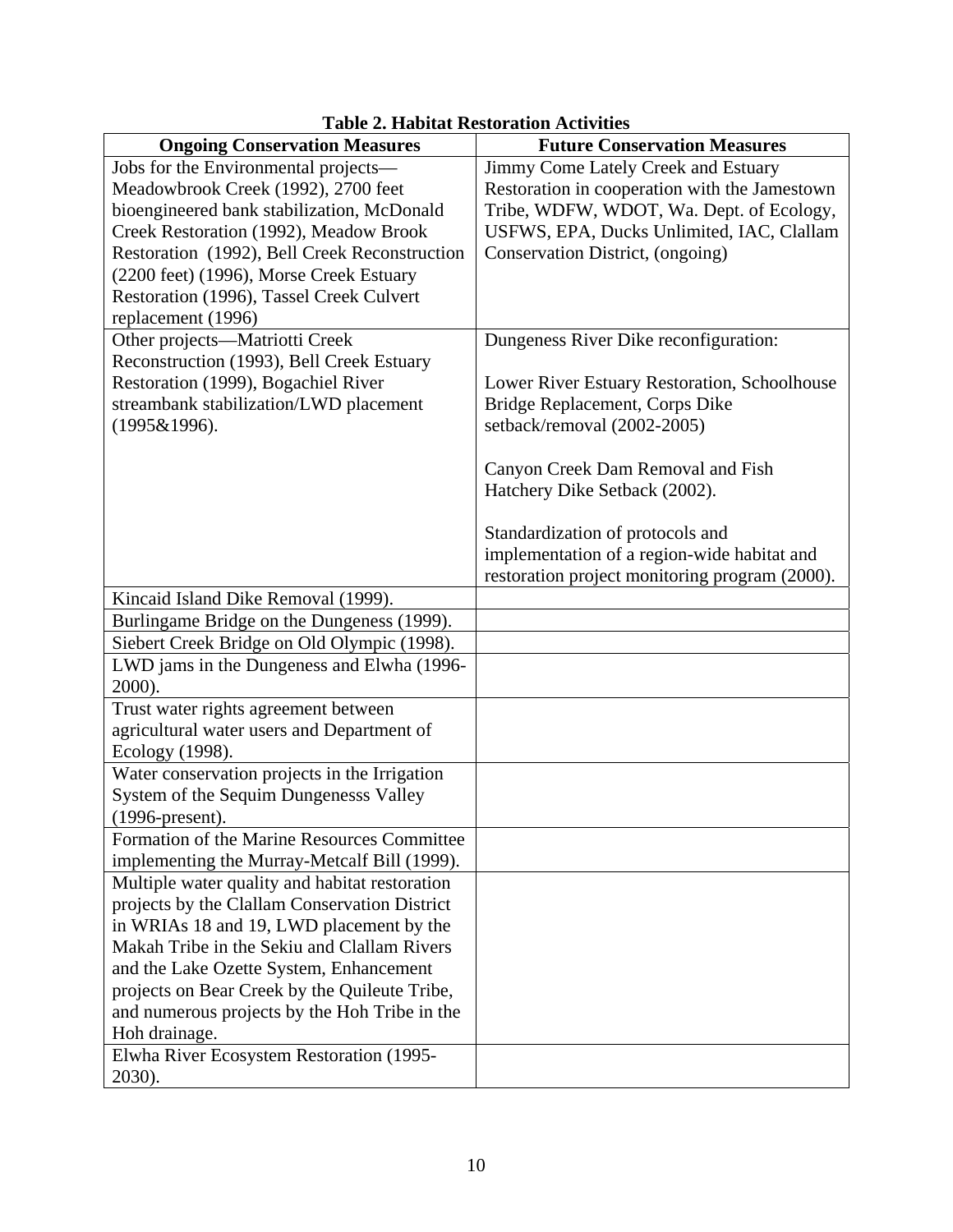Table 3 below shows Clallam County's efforts to satisfy half of the third element in their Watershed Conservation Plan. This third element is "Cooperative Watershed and Habitat Restoration Planning Efforts." Because the County has developed plans and committees, both citizen groups and professional groups, to address each of these efforts individually, our response to each will appear in Table 3 and Table 4.

| <b>Ongoing Conservation Measures</b>             | <b>Future Conservation Measures</b>            |
|--------------------------------------------------|------------------------------------------------|
| Sequim Bay Early Action Watershed Plan           | WRIA planning under ESHB 2514 for WRIAs        |
| (1990)                                           | 18 (Dungeness and Elwha), 19 (Lyre-Hoko),      |
|                                                  | and 20 (Sol Duc-Hoh) (1999-2003)               |
| Dungeness River Comprehensive Flood              | Marine Resources Committee (2000-beyond).      |
| Hazard Management Plan (1990)                    |                                                |
| Dungeness River Area Watershed Management        | It is expected that entities such as Dungeness |
| Plan (1994)                                      | River Management Team, Elwha-Morse             |
|                                                  | Management Team, and WRIAs 19 & 20 will        |
|                                                  | be ongoing into the foreseeable future.        |
| Dungeness-Quilcene Plan (1994)                   | <b>Need: Funding and commitment to</b>         |
|                                                  | continue watershed management efforts in       |
|                                                  | the North Olympic Peninsula's WRIAs.           |
| Port Angeles Area Watershed/Comprehensive        |                                                |
| Plan (1995)                                      |                                                |
| Marine Resources Committee Planning (1999-       |                                                |
| future).                                         |                                                |
| <b>Clallam County Comprehensive Flood Hazard</b> |                                                |
| Management Plan (1996).                          |                                                |
| Sol Duc Watershed Analysis (1995)                |                                                |
| Dungeness River (USFS Watershed Analysis         |                                                |
| (1995)                                           |                                                |
| Sequim-Dungeness Groundwater Protection          |                                                |
| Strategy 1994                                    |                                                |
| <b>Several Department of Natural Resource</b>    |                                                |
| Watershed Analyses (1995-present).               |                                                |

**Table 3. Watershed Planning** 

The second half of the third element of a Watershed Conservation Plan (Habitat Restoration Planning) is outlined in Table 4 below.

| Table 4: Habitat Restoration Flamming          |                                               |
|------------------------------------------------|-----------------------------------------------|
| <b>Ongoing Conservation Measures</b>           | <b>Future Conservation Measures</b>           |
| Creation of North Olympic Peninsula Lead       | Need: Fully integrated (with habitat          |
| Entity Group. Consists of Clallam and          | protection, development, timber harvest,      |
| Jefferson counties; the Cities of Sequim, Port | salmon harvest, flood hazard reduction, water |

## **Table 4: Habitat Restoration Planning**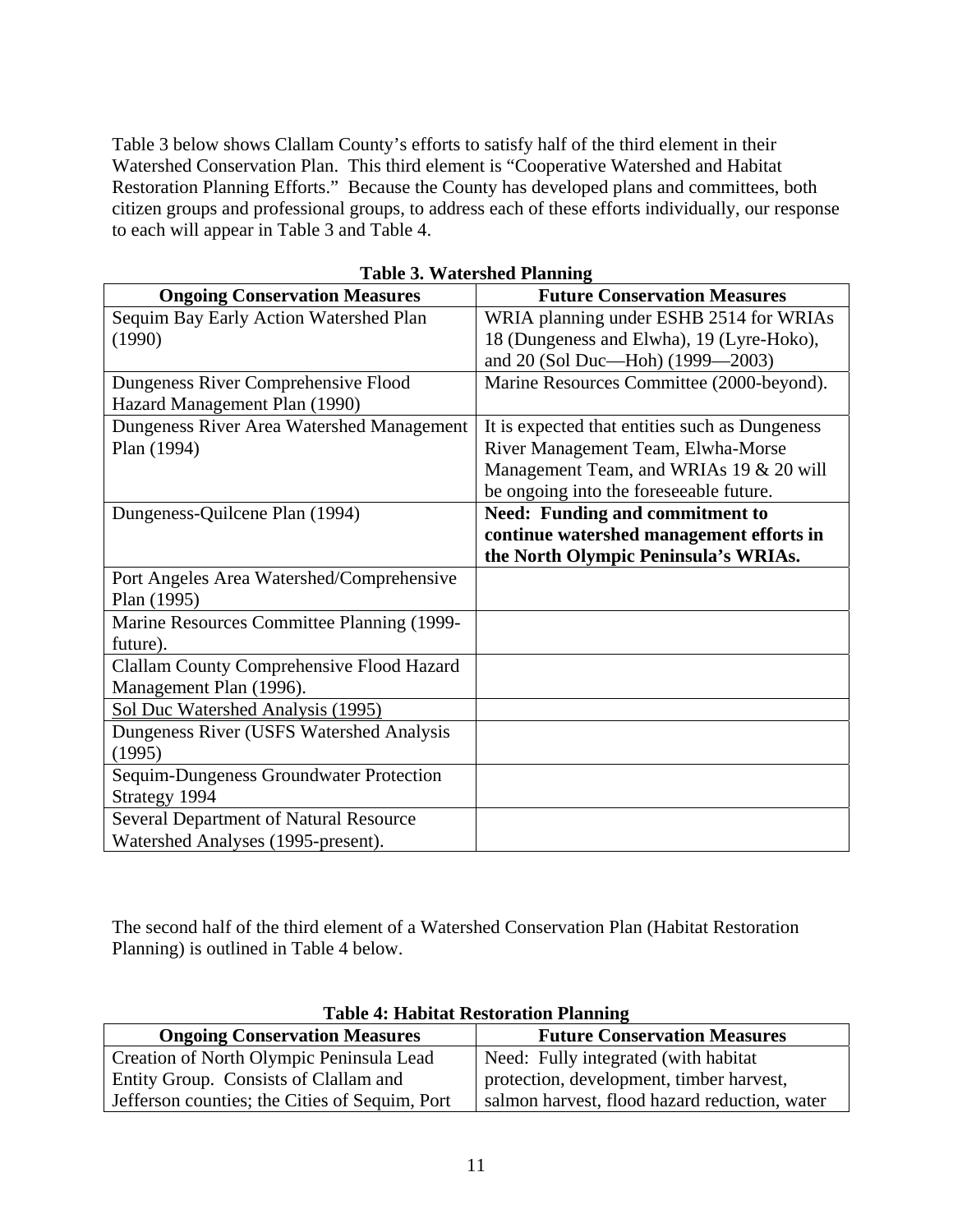| Angeles and Forks; the Jamestown S'Klallam,         | use, etc) habitat restoration project lists that are |
|-----------------------------------------------------|------------------------------------------------------|
| Makah, Quileute, and Hoh Tribes; and other          | prioritized with and across watersheds.              |
| organizations, such as the North Olympic            |                                                      |
| Salmon Coalition and the Pacific Coast              |                                                      |
| Salmon Coalition.                                   |                                                      |
| The Lead Entity Group creatd a Technical            | Salmon and trout life history study.                 |
| Review Group and a Technical Advisory               |                                                      |
| Group. These groups review project proposals        |                                                      |
| and have completed the Limiting Factors             |                                                      |
| Analyses for WRIAs 18, 19 and 20.                   |                                                      |
| Dungeness River Restoration Workgroup,              | 1999 Hydrologic Assessment of Sequim                 |
| formed in 1996, completed Recommended               | Dungeness Area.                                      |
| <b>Restoration Projects for the Dungeness River</b> |                                                      |
| in 1997. This document has been adopted as          |                                                      |
| policy guidance for river management by the         |                                                      |
| Dungeness River Management Team.                    |                                                      |
| JimmyComeLately Workgroup, formed in                | Status of marine protected areas.                    |
| 1997, is working toward a model restoration         |                                                      |
| project on JimmyComeLately Creek, which             |                                                      |
| will have application across the Hood Canal         |                                                      |
| summer chum ESU.                                    |                                                      |
| Lake Ozette Steering Committee, comprised of        |                                                      |
| NMFS, Clallam County, Olympic National              |                                                      |
| Park, WDFW, the Makah and Quileute Tribes,          |                                                      |
| and landowners is conducting an analysis of         |                                                      |
| limiting factors within the basin.                  |                                                      |
|                                                     |                                                      |

## *CONCLUSION*

The central focus of the above actions and activities is reliance on watershed planning into the future. In order for watershed planning to be successful, both in terms of recovery of salmon populations and responding to the requirements of the ESA, the watershed planning groups must exist well beyond the planning stage into the implementation and evaluation stages. Only in this way will local jurisdictions and organizations take responsibility for actions that occur in their watersheds. Willingness and ability to take responsibility for local actions that effect local citizens leads to fundamentally better, as well as more integrated, decision making with regard to competing natural resource-based land uses. Such actions would include habitat restoration, habitat protection, development, timber harvest, salmon harvest, flood hazard reduction, water use, etc. Over time, this is the only means to retaining a measure of local control of regional natural resources.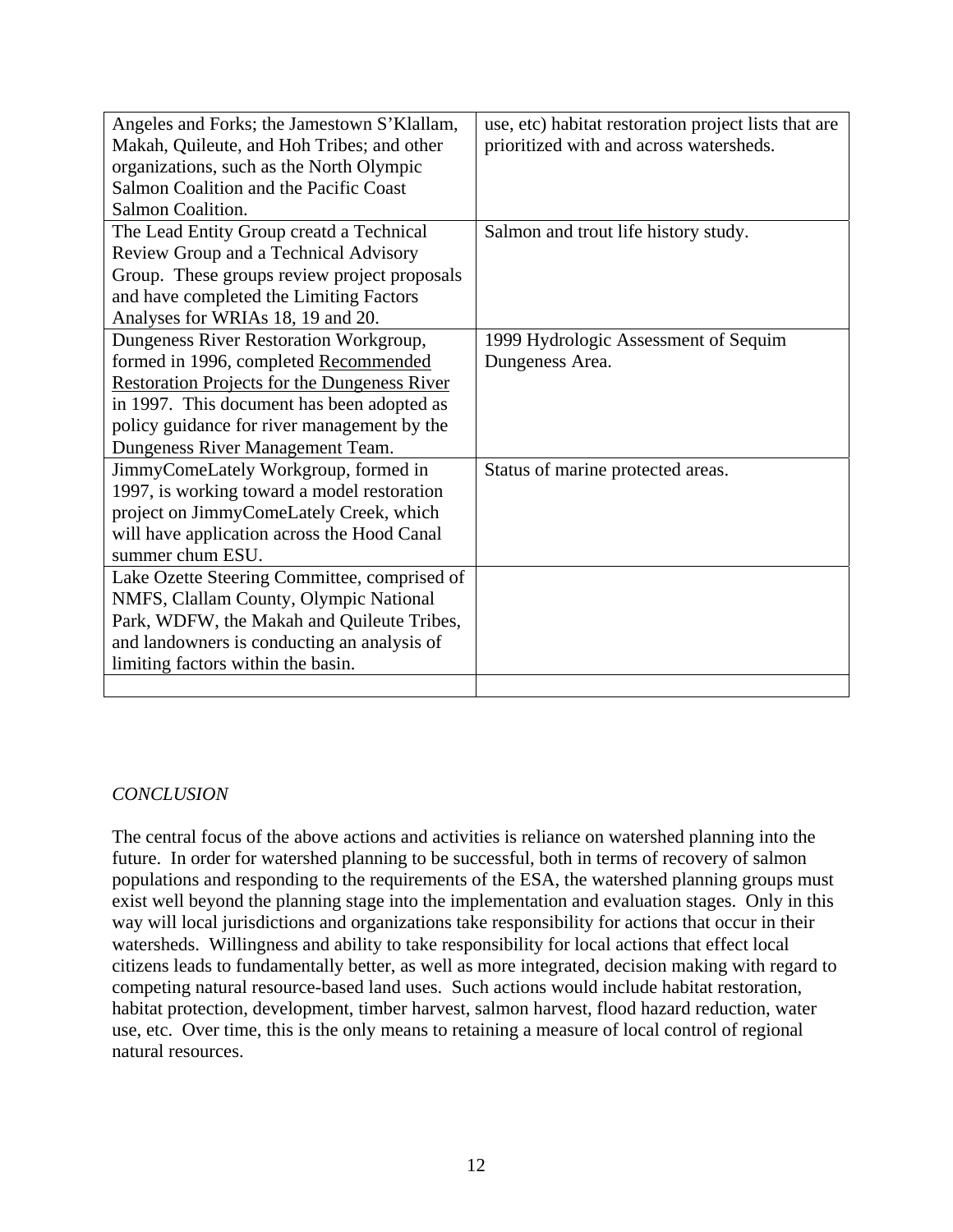#### **Municipal, Rural, Commercial and Industrial Development**

The NMFS proposal lists 12 issues that, if satisfied by local governments, will exempt new municipal, rural, commercial and industrial development activities from the ESA Section 4(d) take prohibitions. By satisfying these 12 points, local jurisdictions can demonstrate that they have programs and activities in place, either existing or planned, that protect habitat and populations of threatened salmon. Landowners, potential developers, and the jurisdictions controlling new development will benefit from assurance that their actions, approvals, and maintenance practices are consistent with ESA requirements. They will also be protected from third-party lawsuits that might initiate due to alleged impacts of their activities on threatened species.

This document lists a set of ongoing conservation measures (see Table 5 below) that Clallam County will achieve in order to comply with the ESA, i.e. NMFS' "limit on take prohibitions" and USFWS' 4(d) exceptions. It also establishes long-term conservation measures that Clallam County must implement in order to maintain the exemption and conserve the species and the ecosystems on which they depend. To a large extent, this document relies on existing ordinances and practices; it serves as a summary of conservation standards and measures detailed in any "exemption agreement" to be entered into prior to the effective date of the 4(d) rule, or after reaching agreement with USFWS.

In order to maintain the limit on take, Clallam County will need to conduct the planning and public participation processes necessary to create and implement locally-tailored watershed plans. These plans will establish long-range protections for salmonids in a way that is approved by the community, local jurisdiction, and NMFS. Through watershed conservation planning, participants will discuss the desired future conditions of the watershed and the preservation and restoration efforts needed to achieve those goals.

## *NMFS's Standard for ESA Compliance*

The proposed 4(d) rule states that 12 issues must be adequately addressed before NMFS will certify local ordinances governing new urban development, i.e. local Critical Areas Ordinances, Stormwater Ordinances, etc., as ESA-compliant. NMFS has indicated that such policies are also appropriate for rural development. The following excerpts from the NMFS draft 4(d) rule present these issues for local ordinances:

 "A. NMFS concludes that development governed by ordinances that meet the listed principles will address the potential negative impacts on salmonids associated with new development. In such circumstances, adequate safeguards will be in place that NMFS does not find imposition of additional Federal protections through take prohibitions necessary and advisable for conservation of listed salmonids. The [take] prohibitions…do not apply to urban development activities provided that: Such development occurs pursuant to city or county ordinances that NMFS has agreed in writing are adequately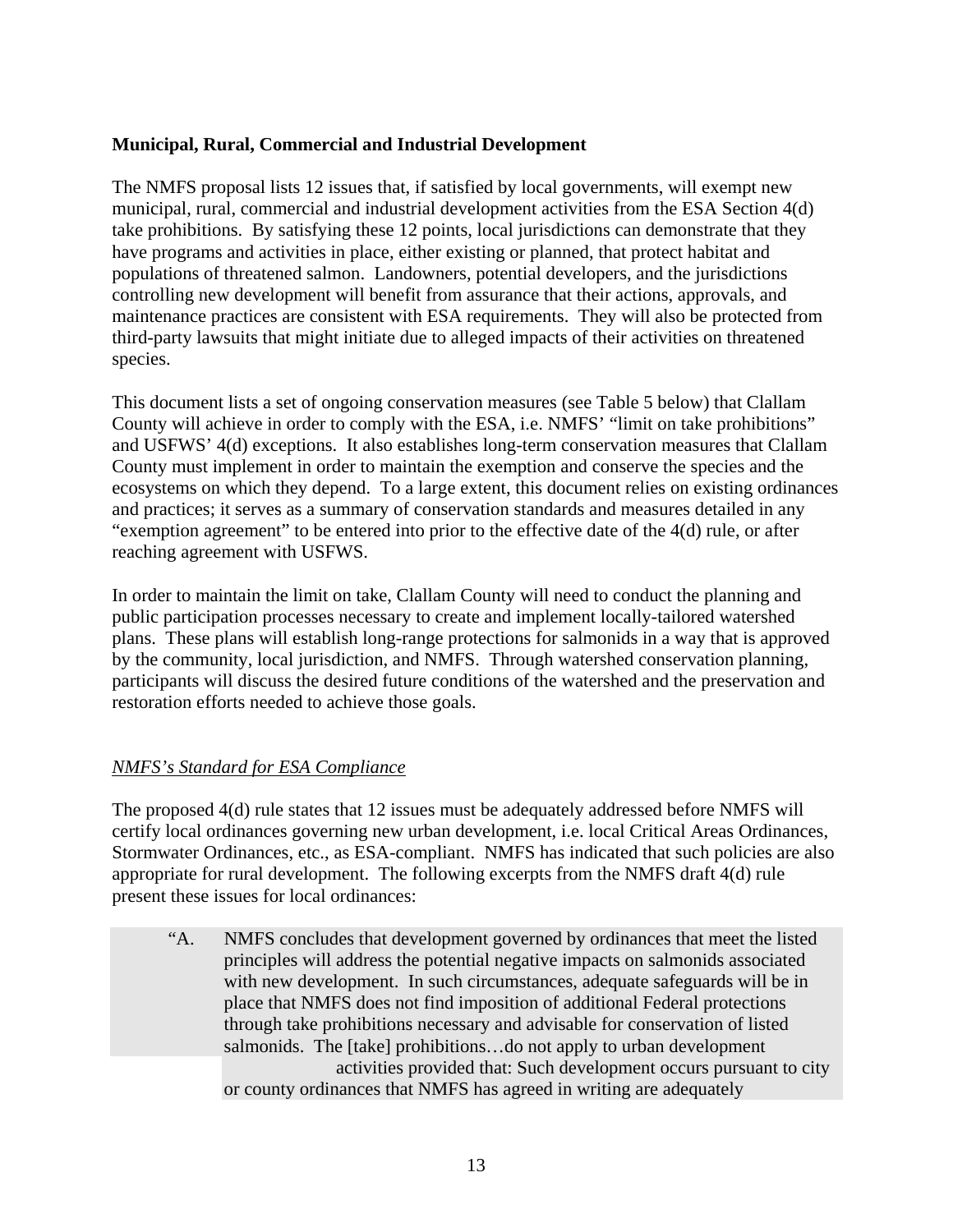protective…For NMFS to find ordinances…adequate, they must address the following issues in sufficient detail and in a manner that assures that urban developments will contribute to conserving listed salmonids and will result in development patterns and actions that conserve listed salmonids. Many of these issues are derived from Spence, An Ecosystem Approach to Salmonid Conservation (NMFS, 1996) and citations therein. NMFS recognizes that some of these principles require integrated planning for placement of buildings, transportation or stormwater management and that those 12 principles will have to be applied in the context within which the development is to occur, which will differ among major new developments and for small, single lot developments or redevelopments.

- 1. Avoid inappropriate areas such as unstable slopes, wetlands, areas of high habitat value, and similarly constrained sites.
- 2. Avoid stormwater discharge impacts to water quality and quantity or to the hydrograph of the watershed.
- 3. Require adequate riparian buffers around all perennial and intermittent streams, lakes or wetlands.
- 4. Avoid stream crossings by roads wherever possible, and where one must be provided, minimize impacts through choice of mode, sizing and placement.
- 5. Protect historic stream meander patterns and channel migration zones; avoid hardening of stream banks.
- 6. Protect wetlands and wetlands functions.
- 7. Preserve the hydrologic capacity of any intermittent or permanent stream to pass peak flows.
- 8. Landscape to reduce need for watering and application of herbicides, pesticides and fertilizer.
- 9. Prevent erosion and sediment runoff during construction.
- 10. Assure that water supply demands for the new development can be met without impacting flow needed for threatened salmonids either directly or through groundwater withdrawals, and that any new water diversions are positioned and screened in a way that prevents injury or death of salmonids.
- 11. Provide all necessary enforcement, funding, reporting, and implementation mechanisms.
- 12. The development complies with all other state and Federal environmental or natural resource laws and permits.
- B. The city or county…will provide NMFS with annual reports regarding implementation and effectiveness of the ordinances, including any water quality monitoring information the jurisdiction has available, an aerial photo (or some other graphic display) of each urban development or urban expansion area at sufficient detail to demonstrate the width and vegetative condition of riparian setbacks, success of stormwater retention and other techniques; and a summary of any flood damage, maintenance problems, or other issues.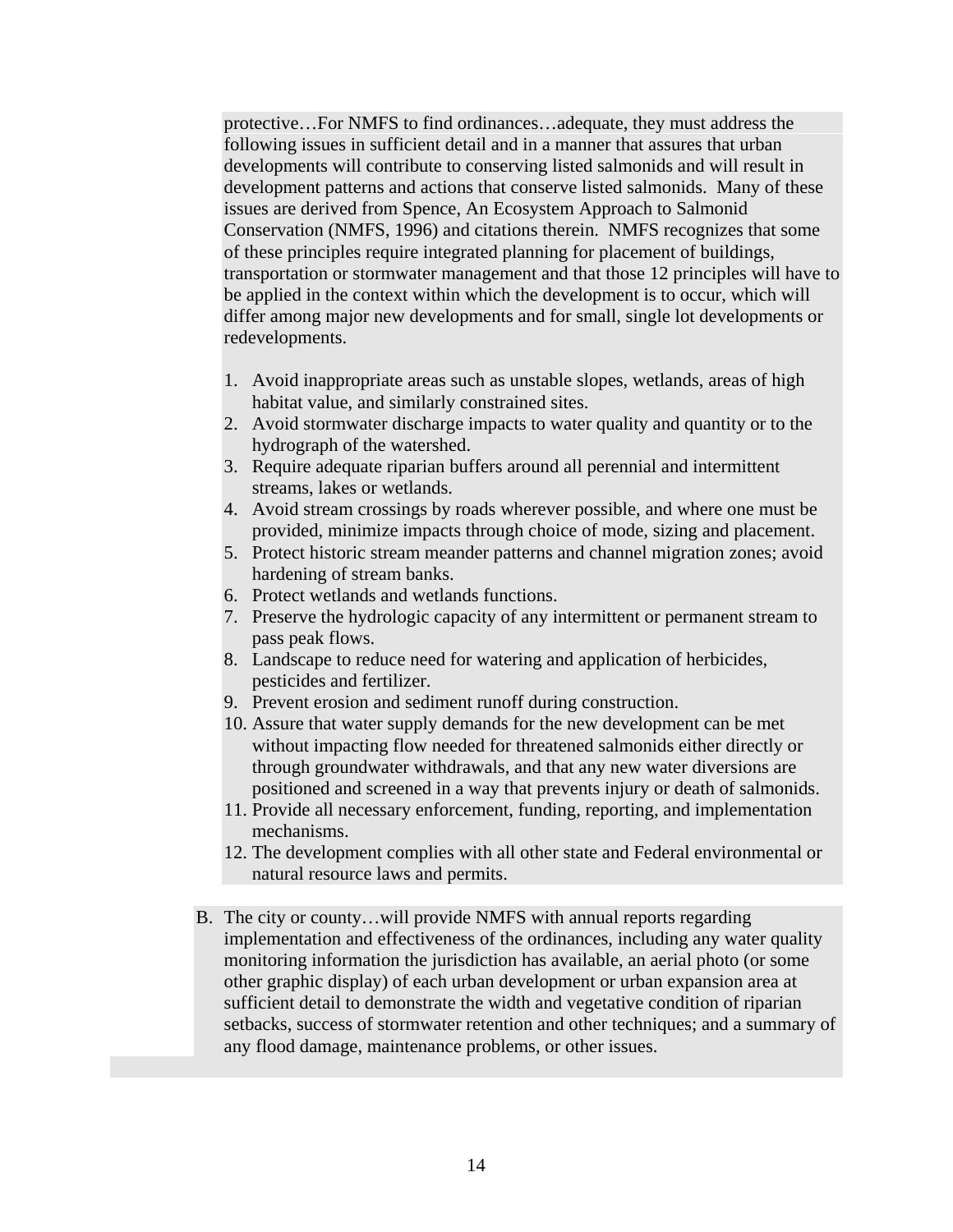- C. Prior to determining that city or county ordinances…are adequate, NMFS will publish notification in the *Federal Register* announcing the availability of the ordinances…for public review and comment. The comment period will be not less than 30 days. If new information indicates the need to modify ordinances…that NMFS has previously found adequate, the city [or] county…will work with NMFS to draft appropriate amendments and NMFS will…determine whether the modified ordinances…are adequate. If at any time NMFS determines that compliance problems or new information shows that the ordinances or guidelines are not achieving desired habitat functions, or where even with the habitat characteristics and functions originally targeted, habitat is not supporting population productivity levels needed to conserve the ESU, NMFS will notify the jurisdiction. If the jurisdiction does not make changes to respond adequately to the new information, NMFS will publish notification in the *Federal Register* announcing its intention to impose take prohibitions on activities associated with that program. Such an announcement will provide for a comment period of not less than 30 days, after which NMFS will make a final determination whether to subject the activities to all ESA section 9 take prohibitions.
- D. NMFS approval of ordinances shall be a written approval by NMFS…Regional Administrator.

In addition, USFWS provides the following direction in the announcement of a 'special rule for bull trout' (November 10, 1999):

"We are also considering amending the special rule to exempt other land and water management activities from the take prohibitions of the Act when they are conducted in accordance with enforceable regulations that provide substantial protection for bull trout. Activities considered for coverage under the amended special rule would be non-Federal activities, and would be implemented under locally prepared, Service-approved, Conservation Enhancement Plans (CEPs). Activities that would be exempted under a special rule could involve some level of impact, but would have to fall within an overall framework that would contribute to the conservation of the species… We see an opportunity for State agencies and county and local governments (collectively referred to as the Jurisdictions) to provide substantial protection for bull trout. Jurisdictions could utilize their authorities to implement existing regulations, or promulgate new regulations that comply with the provisions of the Act. The Jurisdictions would enforce those regulations covering a variety of land and water management activities. A few of these existing authorities include growth management acts, shoreline management acts, State environmental policy acts, timber harvest regulations, and instream construction and water discharge permits. The benefit of an amended 4(d) rule to these Jurisdictions is that it provides an expedient process for obtaining generic approval in advance of ongoing and proposed actions requiring compliance with the take prohibitions of the Act. The amended 4(d) rule would provide take coverage and cost savings to thousands of small land owners, and others, who are conducting activities that may take bull trout. Once established, it is anticipated that Jurisdictions could obtain generic Service approval for State and local regulated activities faster than through the section  $10(a)(1)(B)$  process for habitat conservation plans (HCPs)."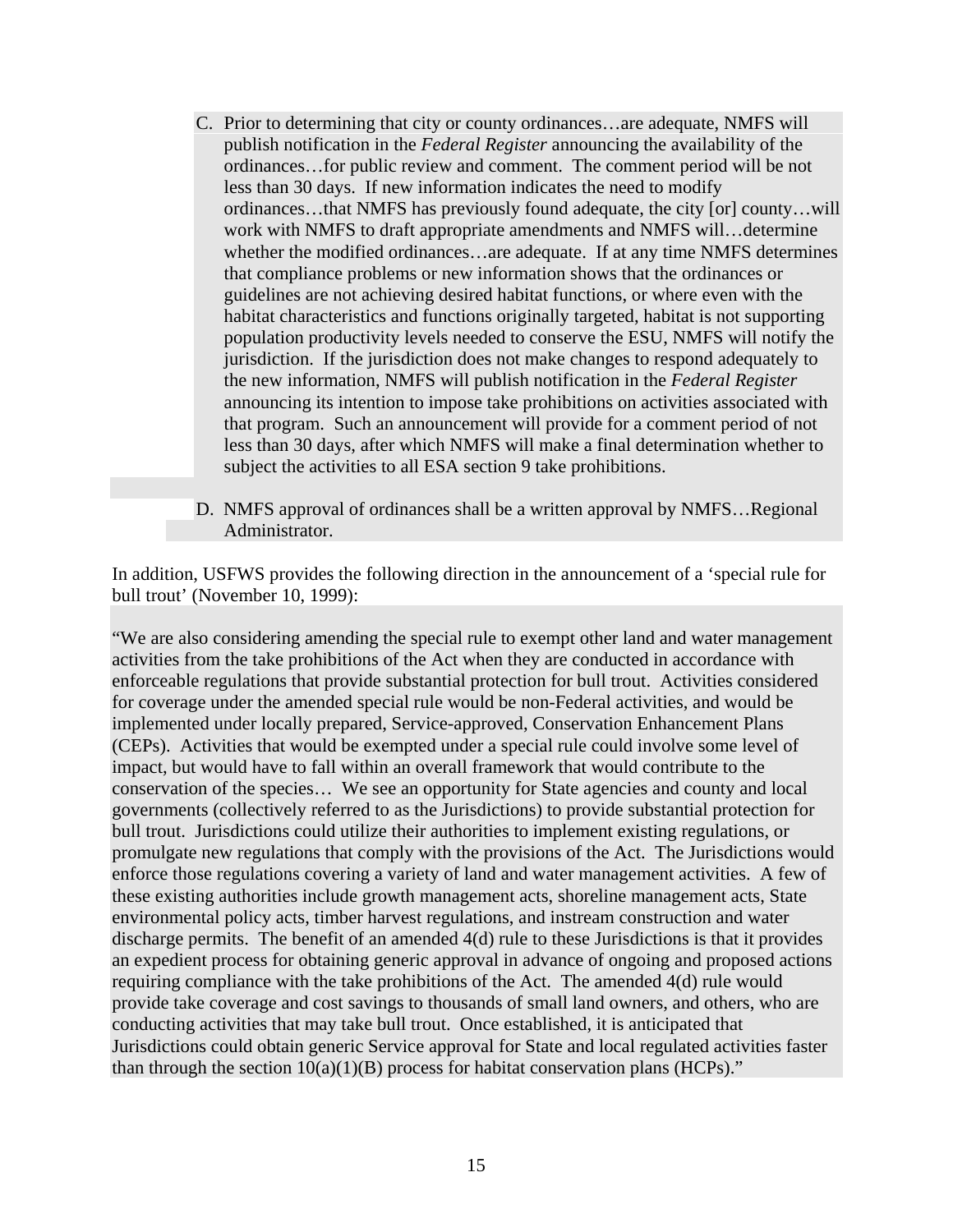#### **Ongoing & Future Conservation Measures**

Local governments' current regulations, policies and practices further the efforts to conserve and protect salmon. The "Ongoing Conservation Measures" (see tables) detail Clallam County's effective measures, which can be implemented now under current regulations, policies and/or budget. "Future Conservation Measures" (see tables) may also include activities to which local jurisdictions have committed; these activities, such as watershed planning and habitat recovery efforts, are currently underway

The following tables also include "Future Conservation Measures." Clallam County is committed to pursuing and implementing these activities, based, in part, on ongoing assessment needs. The citizens of this county are strongly committed to the conservation and protection of salmon; thus, we have full faith that future conservation measures will be implemented as predicted by our local government.

The following portion of this document, much of which appears in tables, represents Clallam County's proposed actions. These actions will be effective during the watershed planning process of site-specific watersheds. This section also outlines major future conservation measures that jurisdictions will undertake, and specifically addresses each of the 12 principles of the proposed 4(d) rule as appears earlier in this document.

## **Issue 1. Avoid inappropriate areas, such as unstable slopes, wetlands, areas of high habitat value and similarly constrained sites.**

Table 6 below sets forth efforts the County currently has in effect as regards the use of "inappropriate areas" as defined above, as well as its plan for future efforts.

| rabic v. Trondance or mappropriate Tricas        |                                             |  |
|--------------------------------------------------|---------------------------------------------|--|
| <b>Ongoing Conservation Measures</b>             | <b>Future Conservation Measures</b>         |  |
| <b>Clallam County Shoreline Master Program</b>   | Update clallam County Shoreline master      |  |
| (1989)                                           | Program and Shoreline code for conformance  |  |
|                                                  | with the Critical Areas Code and ESA (2001) |  |
| <b>Clallam County Interim Critical Areas</b>     |                                             |  |
| Ordinance (1992)                                 |                                             |  |
| County-wide Planning Policies (1993)             |                                             |  |
| Clallam County Comprehensive Plan and sub-       |                                             |  |
| area Plans (1995)                                |                                             |  |
| <b>State Wetland Integration Strategy Report</b> |                                             |  |
| (1997)                                           |                                             |  |
|                                                  |                                             |  |
| Clallam County Shoreline Code Amendment          |                                             |  |
| (1997)                                           |                                             |  |
| Clallam County Critical Areas Code (1999)        |                                             |  |
| Critical Areas GIS Mapping and Updates           |                                             |  |

**Table 6. Avoidance of Inappropriate Areas**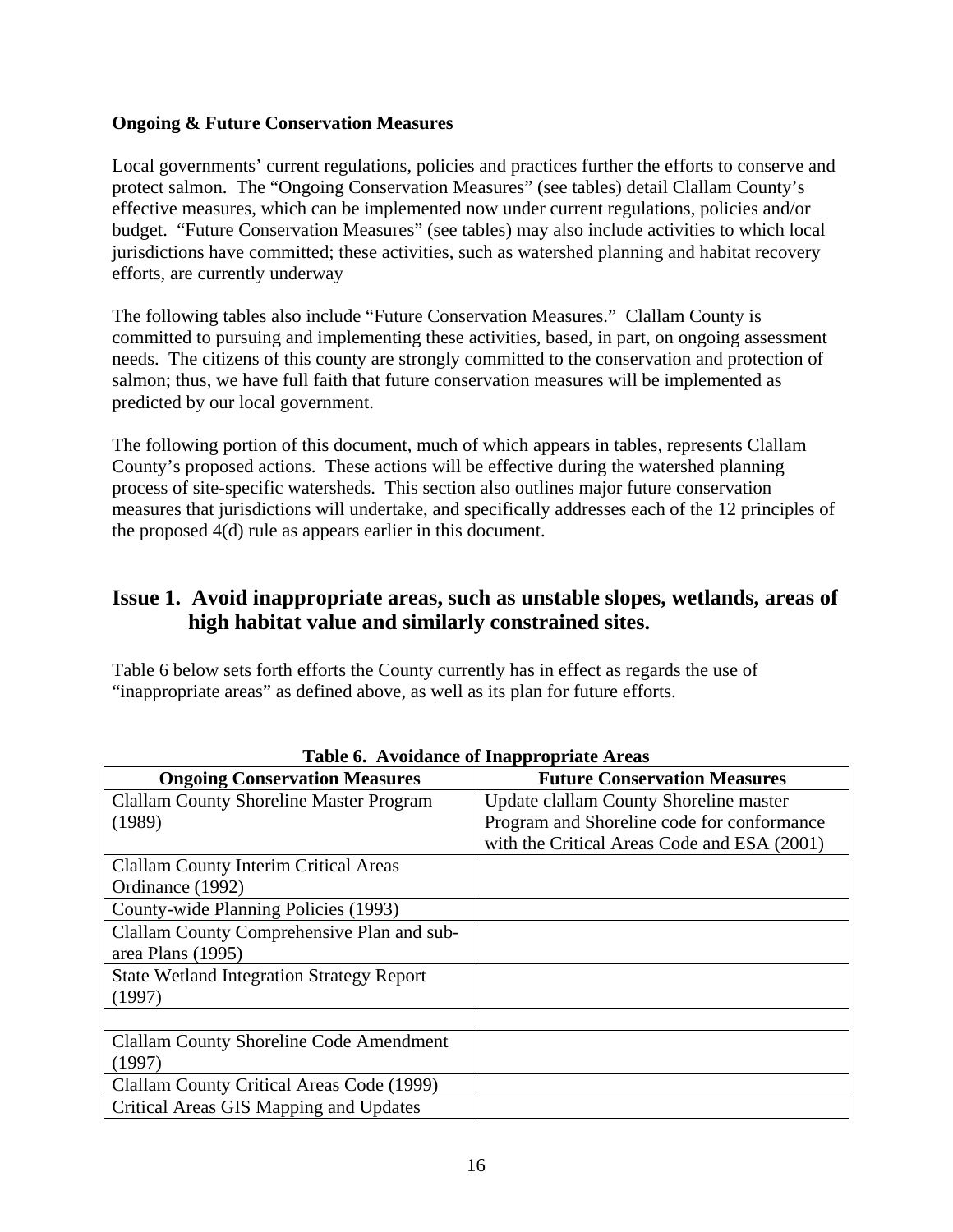| (1992, 1995, 1999, 2000)                  |  |
|-------------------------------------------|--|
| Dungeness River Greenway Planning (1994)  |  |
| JimmyComeLately Restoration related       |  |
| acquisition                               |  |
| Jamestown S'Klallam, WDFW, and IAC        |  |
| acquisition projects throughout Jamestown |  |
| U&A                                       |  |
| Completion of Clallam County acquisition  |  |
| policy $(2000)$                           |  |

## **Issue 2. Avoid stormwater discharge impacts to water quality and quantity or to the hydrograph of the watershed.**

Table 7 below sets forth the County's interim conservation standard with regard to the second principle of the proposed 4(d) rule. Particularly, NMFS has further defined this standard as follows:

"Preserve, or move stream flow patterns (hydrograph) closer to the historic peak flow and other hydrograph characteristics of the watershed. Through a combination of reduction of impervious surfaces, runoff detention, and other techniques development can achieve that purpose within its portion of the watershed. Other development design characteristics, stormwater management practices and buffer requirements will prevent sediment and other pollutants from reaching any watercourse." (NMFS)

| <b>Interim Conservation Standard</b>             | <b>Future Conservation Standard</b>             |  |
|--------------------------------------------------|-------------------------------------------------|--|
| Adoption of 1992 Washington Department of        | Promulgation of clearing and grading code,      |  |
| Ecology Stormwater manual for areas within       | (2000)                                          |  |
| the jurisdiction affected by Critical Areas Code |                                                 |  |
| Clallam County Critical areas Code (1999)        | Adoption of County-wide stormwater              |  |
| (Aquatic Habitat Conservation Area and           | standards (Assumes State Standards meet         |  |
| Wetland Buffers, variance requirements to        | NMFS/USFWS requirements) (2001)                 |  |
| maintain watershed hydrology and stormwater      |                                                 |  |
| recommendations).                                |                                                 |  |
| WRIA 18, 19, 20 Limiting Factors Analysis        | Changes SEPA checklist to minimize              |  |
| describing stormwater effects by stream basin.   | stormwater impacts from residential             |  |
| (1999, 2000)                                     | development (2000)                              |  |
| Rural Road Design Standards to minimize          |                                                 |  |
| impervious surface (1999-2000)                   |                                                 |  |
| Prepare Clallam County Erosion Control and       | <b>Further integrate Comprehensive Planning</b> |  |

**Table 7. Stormwater**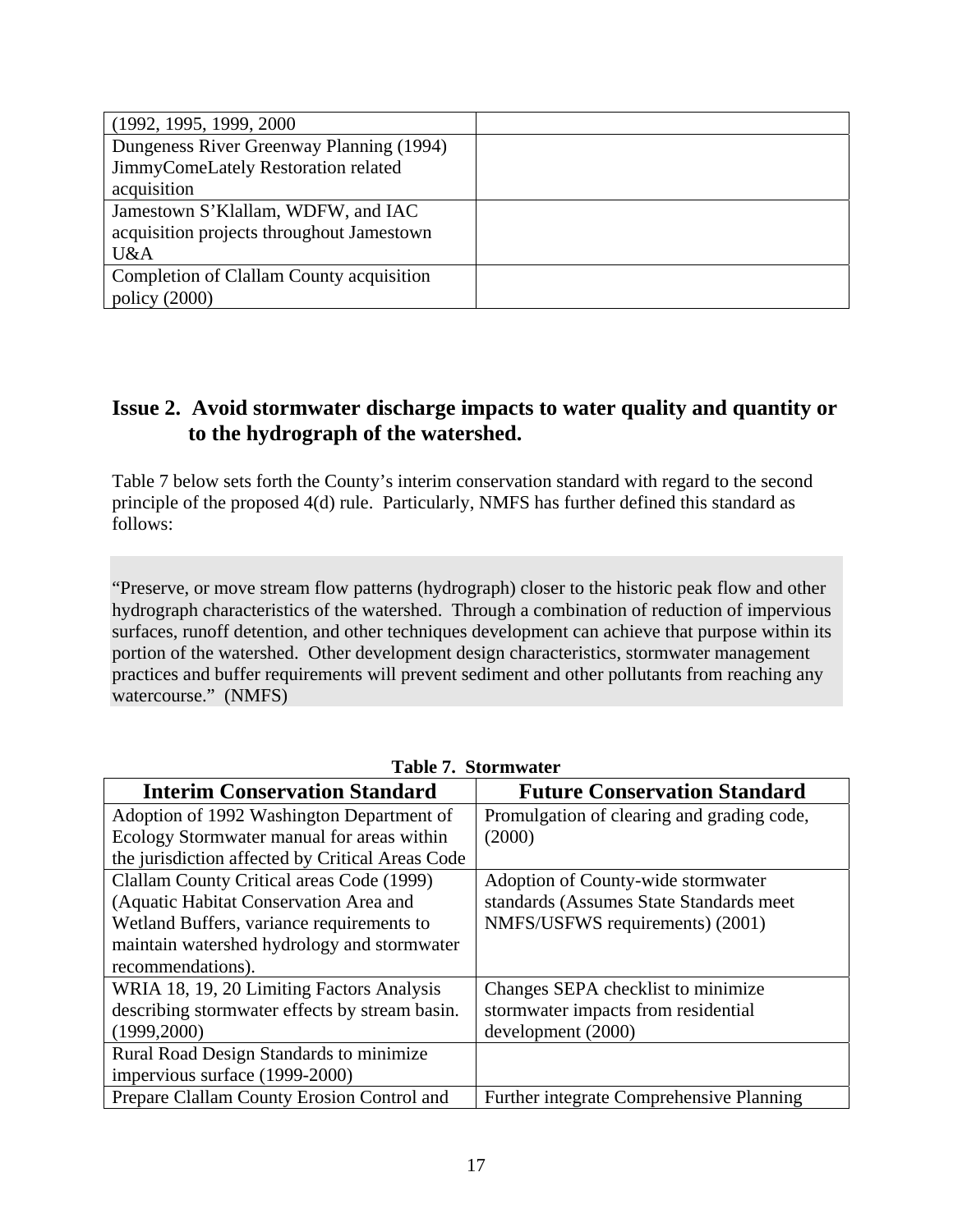## **Issue 3. Require adequate riparian buffers around all perennial and intermittent streams, lakes, or wetlands.**

Table 8 below addresses the third principle of the proposed 4(d) rule as regards "riparian buffers" and Clallam County's efforts to incorporate NMFS standards locally. NMFS has outlined the importance of these buffers and has set probable restrictive needs as follows:

"Because of the intensity of disturbance in surrounding uplands, riparian buffers are at least as critical in urban areas as in rural areas. Without adequately vegetated riparian set-backs, properly functioning conditions including temperature control, bank stability, stream complexity and pollutant filtering cannot be achieved. All existing native vegetation must be retained because of its importance in maintaining bank stability, stream temperature, and other characteristics important to water quality and fish habitat. Prevent destruction of existing native vegetation prior to land use conversions. Where the area contains non-native vegetation, maintained lawn, or is cropped, add or substitute native vegetation within the riparian set-back to achieve a mix of conifer, deciduous trees, understory and ground covers must be planted. To the extent allowed by ownership patterns, the development set-back should be equivalent to greater than one site potential tree height (approximately 200 ft or at least to the break in slope for steep slopes) from the outer edge of the channel migration zone on either side of all perennial and intermittent streams, in order to protect off-channel high flow rearing habitat and allow full stream function. Within that set-back the first 50 ft should be protected from any mechanical entry or disturbance, structures,or utility installations, and should be dominated by mature conifers groundcovers. Disturbances should be minimized." (NMFS), together with some hardwoods and a vigorous, dense understory of native plants. This inner buffer should also be protected from high-impact recreational use and any trails should be of natural, permeable materials. The inner buffer provides multiple values, including root systems for bank stability. The outer 100-plus ft of set-back should be entirely in native vegetation (not in maintained lawn) with a mix of conifer, deciduous trees, understory and groundcovers. Disturbances should be minimized." (NMFS)

| <b>Ongoing Conservation Measures</b>             | <b>Future Conservation Measures</b>           |
|--------------------------------------------------|-----------------------------------------------|
| <b>State Wetland Integration Strategy Report</b> | Integration of Limiting Factors Analysis with |
| (1995)                                           | Watershed Planning under 2514 (2000-2004)     |
| Clallam County Critical Areas Code (1999)        | <b>Update Clallam County Shoreline master</b> |
|                                                  | Program and Shoreline Code for conformance    |
| Class 1 Fish and Wildlife Habitat                | with the Critical Areas code and ESA (2001)   |
| <b>Conservation Areas (Habitat Management)</b>   |                                               |
| Plan Required within 200' of Critical            |                                               |

**Table 8. Riparian Buffers**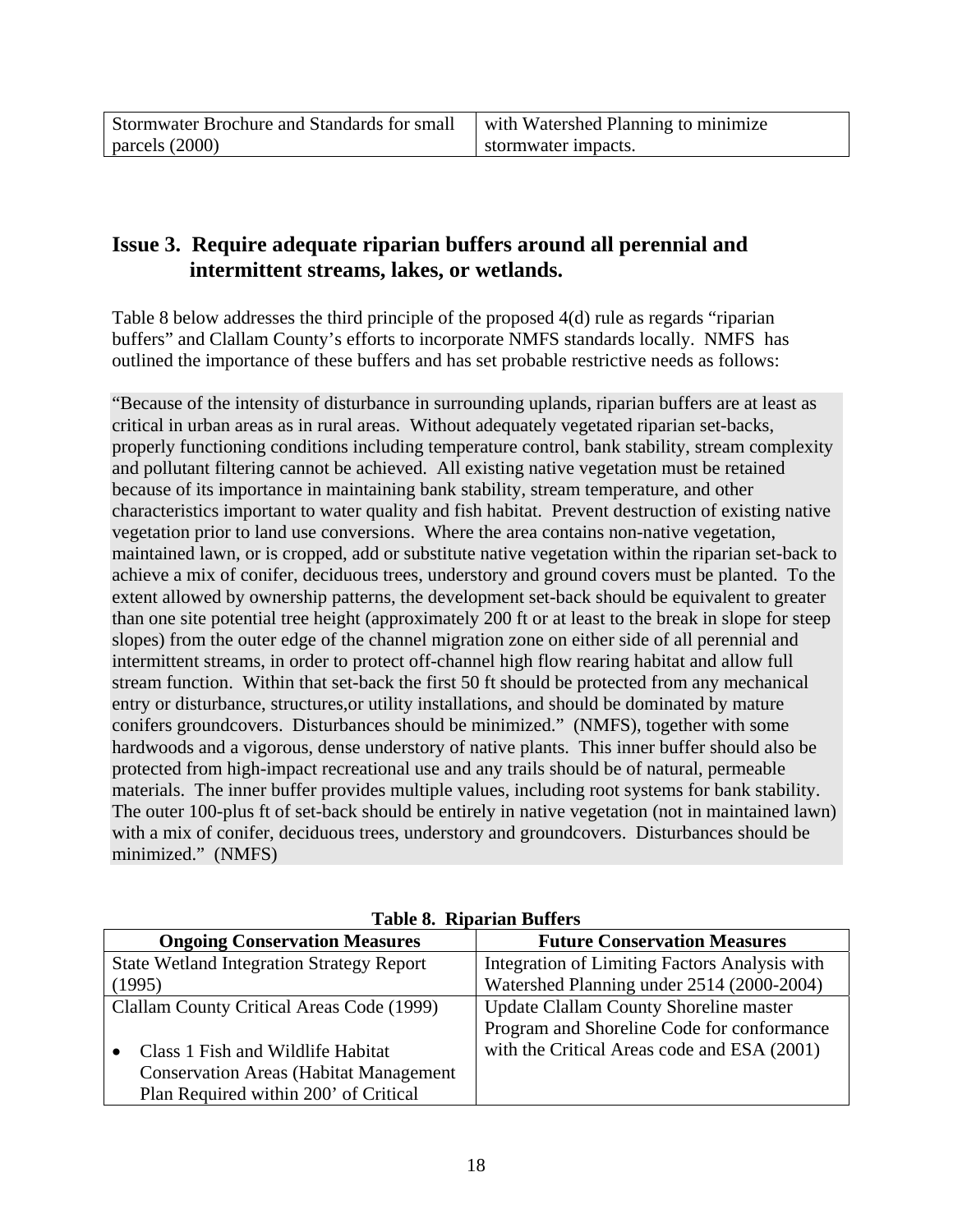| habitat for Threatened/Endangered                |  |
|--------------------------------------------------|--|
| Species)                                         |  |
| Restoration of degraded buffers required         |  |
| <b>Aquatic Habitat Conservation Area Buffers</b> |  |
| Wetland Buffers and Wetland Variance             |  |
| Criteria                                         |  |
| Geologic Hazard (Channel Migration               |  |
| Hazard, Ravine, Marine Bluff) protection         |  |
| standards, buffers and Variance Criteria.        |  |

## **Issue 4. Avoid stream crossings by roads wherever possible, and where one must be provided, minimize impacts through choice of mode, sizing and/or placement.**

Table 9 below describes County ongoing and future measures as regard "stream crossings," which applies to the fourth principle of the proposed 4(d) rule. NMFS has further defined standards of this principle as follows:

"One method of minimizing stream crossings and disturbances is to optimize transit opportunities to and within newly developing urban areas. Consider whether potential stream crossings can be avoided by access redesign. Where crossings are necessary, minimizing their impacts by preferring bridges over culverts; sizing bridges to a minimum width; designing bridges and culverts to pass at least the 100-year flood and associated debris, and meet with WDFW criteria; assuring regular monitoring and maintenance over the long term; and prohibiting closing over of any intermittent or perennial stream. WDFW's Fish Passage Design at Road Culverts, March 3, 1999 provides an excellent framework for action." (NMFS)

| $10000 \times 100000000$                        |                                               |
|-------------------------------------------------|-----------------------------------------------|
| <b>Ongoing Conservation Measures</b>            | <b>Future Conservation Measures</b>           |
| Clallam County Comprehensive Plan and sub-      | <b>Update Clallam County Shoreline Master</b> |
| area Plans (1995)                               | Program and Shoreline code for conformance    |
|                                                 | with the Critical Areas Code and ESA (2001)   |
| Clallam County Critical Areas Code (1999)       | Hoko-Ozette Road (Johnson Creek).             |
|                                                 |                                               |
| New road crossings of a typed stream            |                                               |
| requires a variance from code.                  |                                               |
| Rural Road Standards (2000-2001)                |                                               |
| WRIA 18, 19, 20 Limiting Factors Analysis       |                                               |
| describing road/culvert effects by stream basin |                                               |
| (1999, 2000)                                    |                                               |
| Ongoing infrastructure projects such as the     |                                               |
| Jimmycomelately Bridge, Burlingame and          |                                               |

**Table 9. Stream Crossings**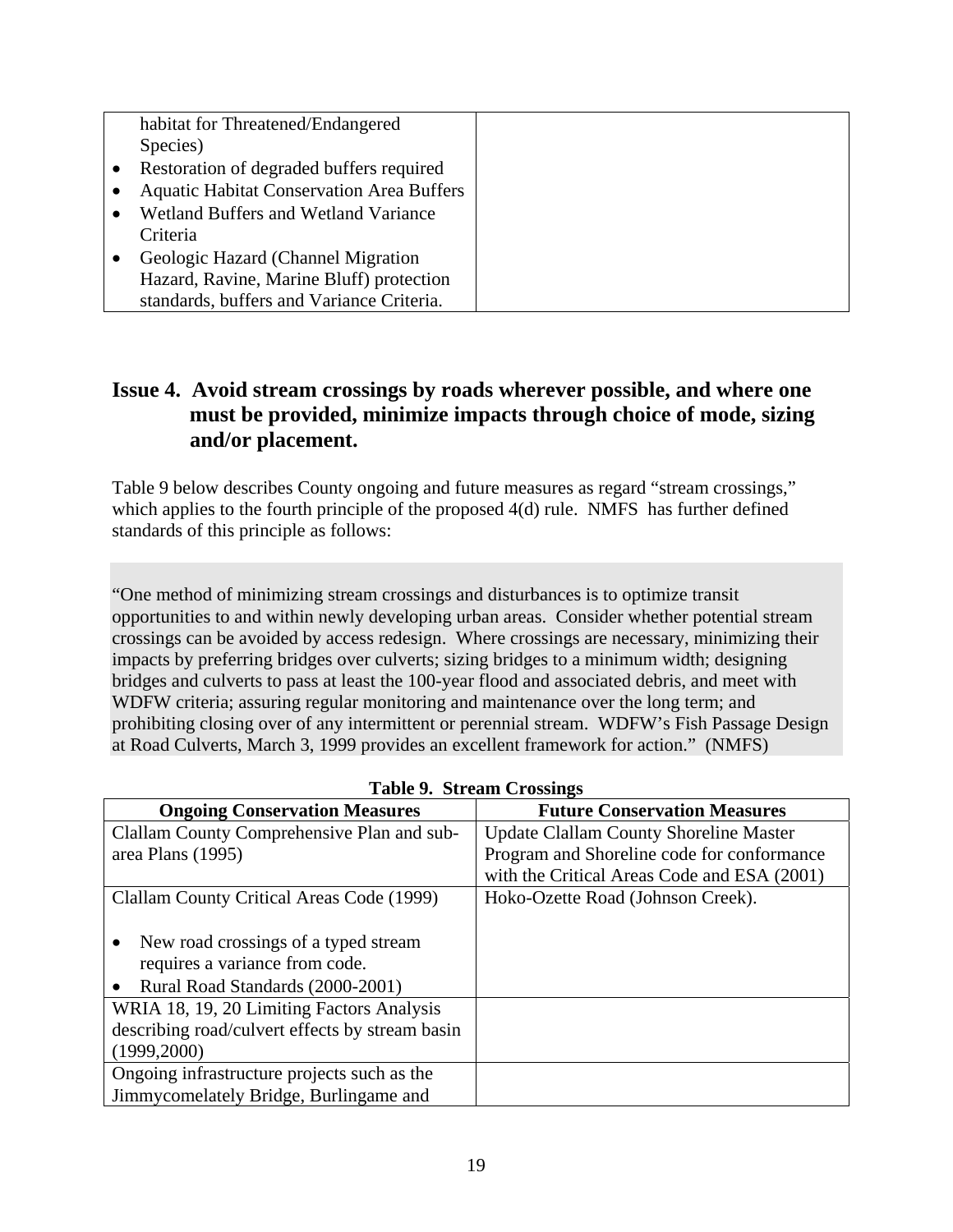| Schoolhouse Bridges on the Dungeness and    |  |
|---------------------------------------------|--|
| culvert replacement such as Jamestown Road  |  |
| (Cassalary Creek), Spath road (Mattriotti)  |  |
| Creek), Whitcomb-Diimmel Road (Tassel       |  |
| Creek), Nordstrom and Wasankari Roads (Salt |  |
| Creek), and                                 |  |

## **Issue 5. Protect historic stream meander patterns and channel migration zones; avoid hardening of stream banks.**

Table 10 below shows the future and ongoing actions of Clallam County to "protect historic stream meander patterns" pertinent to the fifth principle of the proposed 4(d) rule. NMFS has set a minimum standard of development design along streams as follows:

"All development should be designed to allow streams to meander in historic patterns of channel migration. Adequate riparian buffers linked the channel migration zone should avoid need for bank erosion control in all but the most unusual situations. Rip-rap blankets or similar hardening techniques are not allowed, unless bioengineering solutions are impossible because of particular site constraints. Habitat elements such as wood, rock, or other naturally occurring materials must not be removed from streams. WDFW's "Integrated Streambank Protection Guidelines, June, 1998" provides sound guidance, particularly regarding mitigation for gravel recruitment and channel complexity lost through streambank hardening." (NMFS)

Because NMFS failed to mention the importance of nearshore habitat and shorelines protection in the draft 4(d) rule, and because Clallam County has an unusually high proportion of nearshore and shoreline habitats along and within its geographical boundaries, the County chose to address this principle in its own plans, ordinances, and codes. Particularly, the Bank Stabilization standards in the Critical Area Code and the Update of the Shoreline Master Program and Code address marine shorelines. NMFS received numerous comments on this omission from their rule, though, in fairness, the current level of knowledge regarding the management of the nearshore marine environment is limited. More studies are needed regarding management of these areas to conserve salmonid habitat and prey species for salmon.

| <b>Ongoing Conservation Measures</b>           | <b>Future Conservation Measures</b>             |
|------------------------------------------------|-------------------------------------------------|
| <b>Clallam County Critical Areas Ordinance</b> | <b>Update Clallam County Shoreline Master</b>   |
| (1999)                                         | Program and Shoreline code for conformance      |
| <b>Channel Meander Hazards</b>                 | with the Critical Areas Code and ESA (2001)     |
| <b>Bank Stabilization Standards</b>            |                                                 |
| <b>Update Dungeness River Comprehensive</b>    | <b>Reconfiguration of Dungeness River Corps</b> |
| Flood Control Management Plan (2000)           | Levee (2000-2006)                               |

**Table 10. Stream Meander Patterns**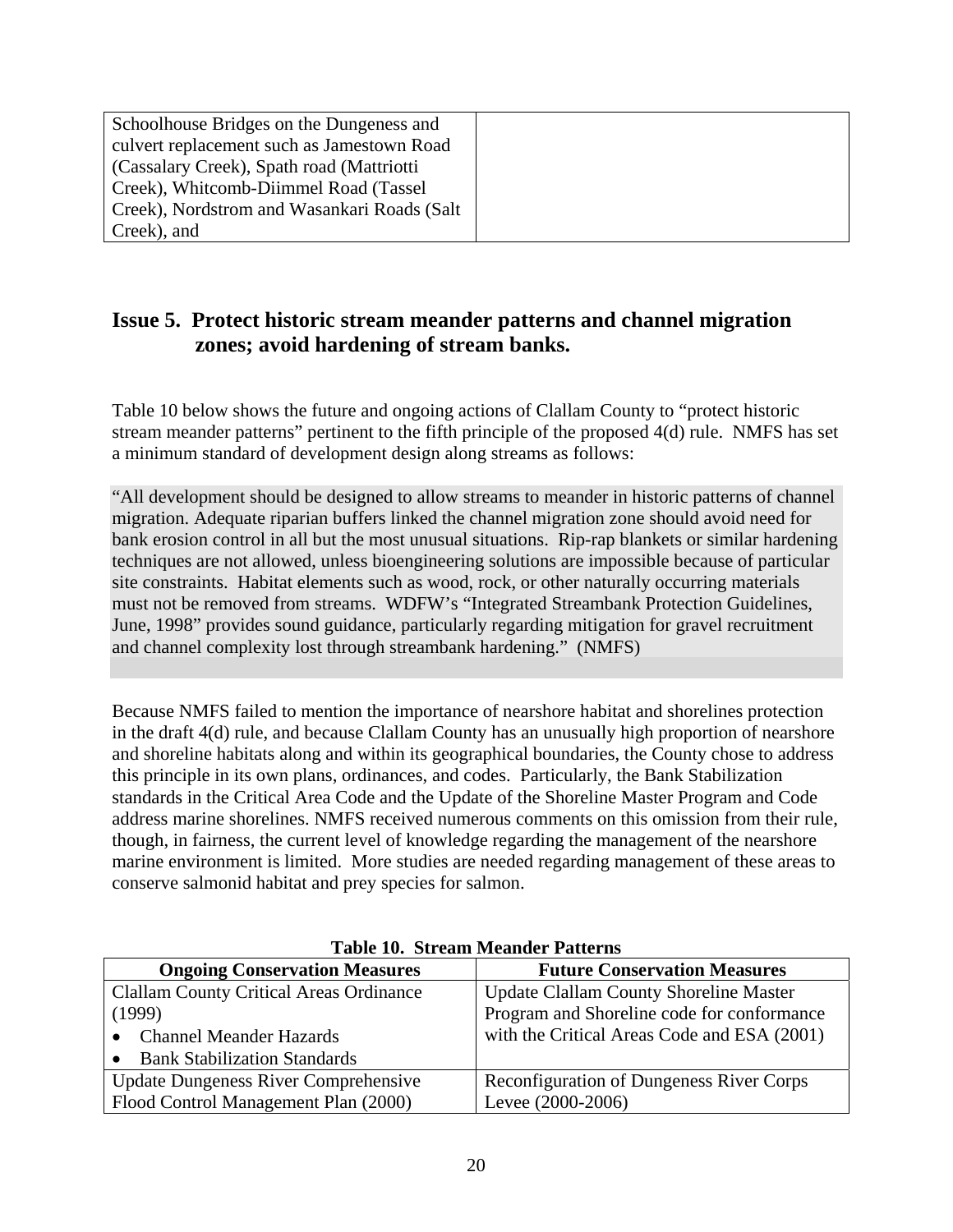| <b>FCAAP Funded Channel Meander Zone</b>   |  |
|--------------------------------------------|--|
| Mapping & Information Project (2000-2001)  |  |
| Kincaid Island Dike Removal Project (2000) |  |
| Mapping of hardened marine and Freshwater  |  |
| shorelines in WRIA 18, 19, and 20 Limiting |  |
| <b>Factors Analysis</b>                    |  |

## **Issue 6. Protect wetlands and wetlands functions.**

Table 11 below explains Clallam County's ongoing and future efforts to "protect wetlands" at the standard of the draft 4(d) rule, particularly the rule's sixth principle. NMFS expands on its intent "to protect" as follows:

"Protect wetlands and the vegetation surrounding them to maintain wetland functions. Design around wetlands for their positive habitat, water quality, flood control, and groundwater connection values, providing adequate buffers. Retain all existing natural wetlands." (NMFS)

| <b>Ongoing Conservation Measures</b>             | <b>Future Conservation Measures</b>          |
|--------------------------------------------------|----------------------------------------------|
| <b>State Wetland Integration Strategy Report</b> | Watershed Planning under ESHB 2514 to        |
| (1995)                                           | maintain hydrology of watersheds (1999-2005) |
| Clallam County Critical Areas Code (1999)        | Update clallam County Shoreline Master       |
|                                                  | Program and Shoreline Code for conformance   |
| Landscape and Watershed-based                    | with the Critical Areas Code and ESA (2001)  |
| Functional Assessment Unique to Clallam          |                                              |
| County Wetlands                                  |                                              |
| Restoration of degraded buffers required         |                                              |
| <b>Wetland Buffers and Wetland Variance</b>      |                                              |
| Criteria                                         |                                              |
| Critical Areas GIS Mapping and Updates           |                                              |
| (1992, 1995, 1999, 2000)                         |                                              |
| <b>EPA-funded Wetland function Educational</b>   |                                              |
| Project (2000)                                   |                                              |

**Table 11. Wetlands** 

## **Issue 7. Preserve the hydrologic capacity of any intermittent or permanent Stream to pass peak flows.**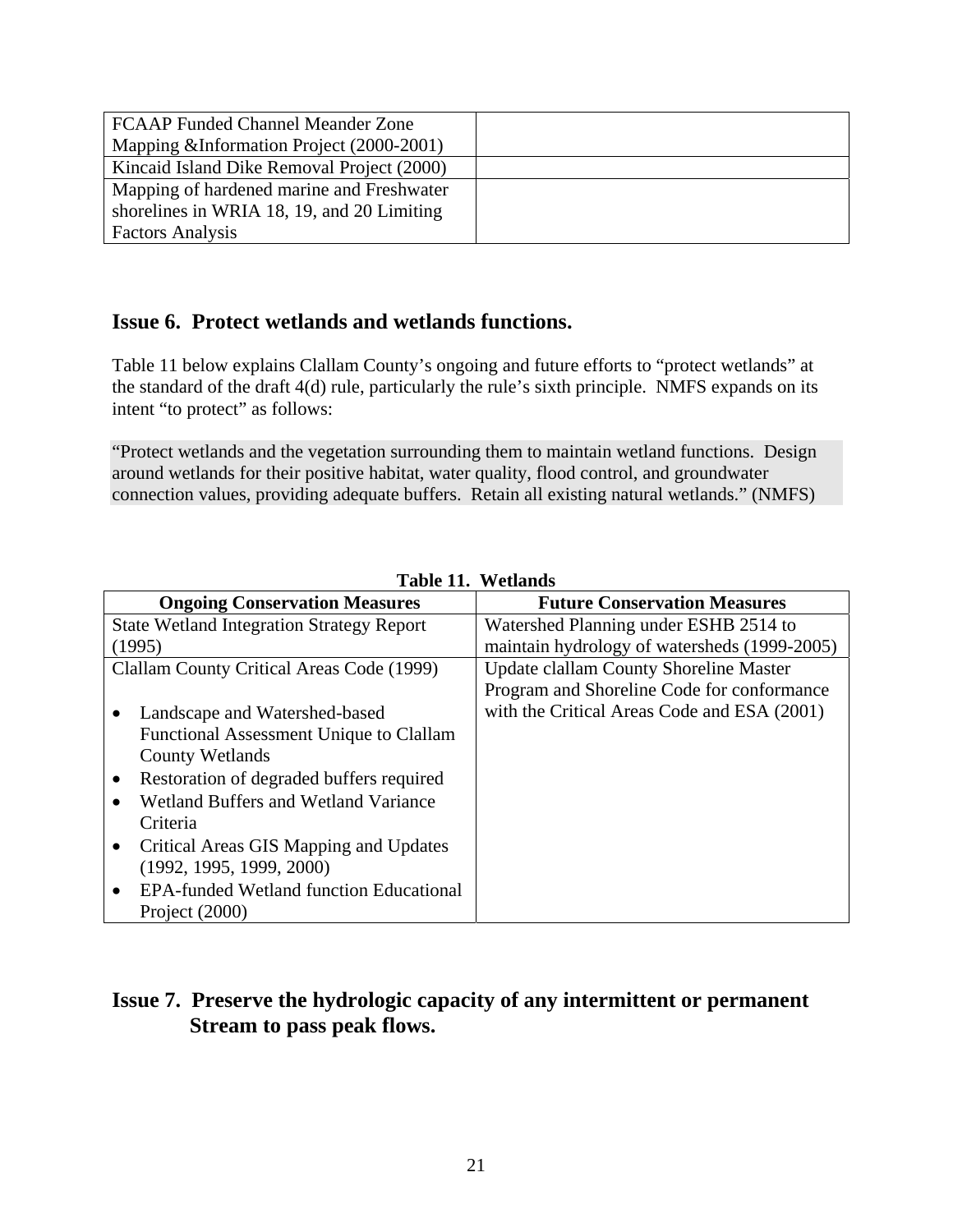The efforts by Clallam County to "preserve hydrologic capacity" as pertains to the seventh principle of the draft 4(d) rule, are guided by standards and policies contained in Table 12 below. NMFS sets minimum standard requirements for local governments as follows:

"Local ordinances should assure that, at a minimum, the Flood Management Performance Standards of Title 3 of Metro's Urban Growth management Functional Plan are applied to all development in urban expansion areas, together with any other steps needed to protect hydrologic capacity. In combination with the buffer or set-back provisions above, this means that for new, large developments, fill or dredging should never occur unless in conjunction with a necessary stream crossing." (NMFS)

| <b>Ongoing Conservation Measures</b>                                                                                                                                                            | <b>Future Conservation Measures</b>             |
|-------------------------------------------------------------------------------------------------------------------------------------------------------------------------------------------------|-------------------------------------------------|
| Clallam County Critical Areas Code (1999)                                                                                                                                                       | Creation of clearing and grading code, (2000)   |
| Adoption of 1992 Washington Department<br>of Ecology Stormwater manual for areas<br>affected by Critical Areas Code.<br><b>Aquatic Habitat Conservation Area</b><br><b>Protection Standards</b> |                                                 |
| Geologic Hazard Protection Standards                                                                                                                                                            |                                                 |
|                                                                                                                                                                                                 | Adoption of county-wide stormwater standards    |
|                                                                                                                                                                                                 | (2001)                                          |
|                                                                                                                                                                                                 | Cooperation with City of Sequim in              |
|                                                                                                                                                                                                 | <b>Stormwater Planning for Bell Creek Basin</b> |
|                                                                                                                                                                                                 | $(2001 - 2003)$                                 |

## **Table 12. Hydrologic Capacity**

## **Issue 8. Landscape to reduce need for watering and application of herbicides, ` pesticides and fertilizer.**

Table 13 below shows the County's efforts to comply with the eighth principle of the draft 4(d) rule. NMFS gives limited, but specific, direction on landscape plans, as follows:

"Plans must include techniques local governments will use to encourage planting with native vegetation, reduction of lawn area, and reduced water use. These steps will contribute to water conservation and ultimate reduction of fertilizers, pesticides, herbicides that may contribute to water pollution." (NMFS)

## **Table 13. Landscape**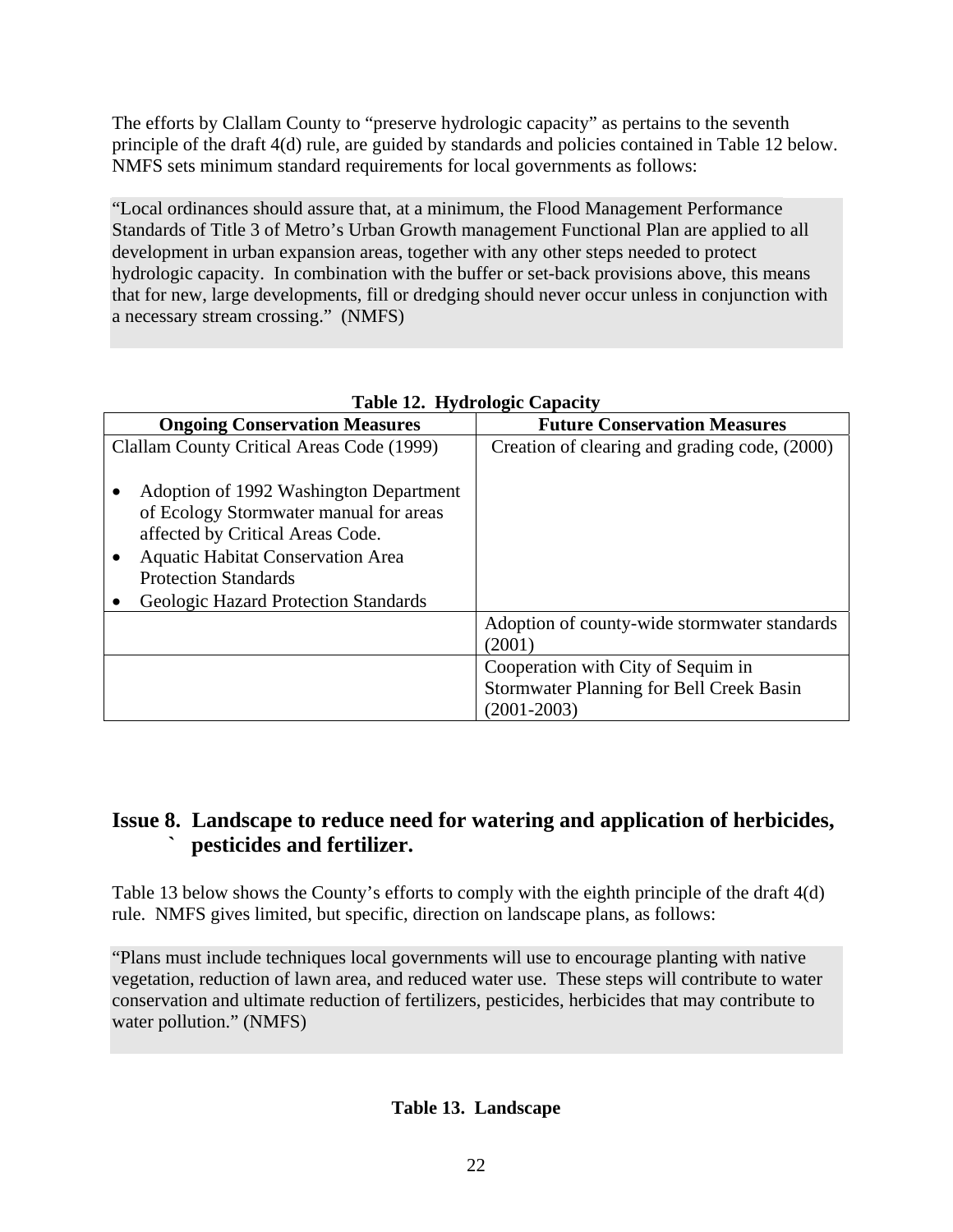| <b>Ongoing Conservation Measures</b>           | <b>Future Conservation Measures</b>           |
|------------------------------------------------|-----------------------------------------------|
| Clallam County Critical Areas Code (1999)      | Creation of clearing and grading code, (2000) |
|                                                |                                               |
| Adoption of 1992 Washington Department         |                                               |
| of Ecology Stormwater manual for areas         |                                               |
| affected by Critical Areas code                |                                               |
| <b>Buffer Standards for all Critical Areas</b> |                                               |
| Prepare Clallam County Erosion control and     | Adoption of county-wide stormwater standards  |
| Stormwater Brochure and Standards for small    | (2001)                                        |
| parcels (2000)                                 |                                               |
|                                                | Change SEPA checklist to encourage reduced    |
|                                                | impervious surfaces, retention/planting of    |
|                                                | native vegetation (2000)                      |
|                                                | Watershed Planning under ESHB 2514 to         |
|                                                | maintain hydrology of watersheds (1999-2005)  |

## **Issue 9. Prevent erosion and sediment runoff during construction.**

Clallam County's efforts to "prevent erosion" as specific to the draft 4(d) rule's ninth principle is contained in Table 14 below. NMFS' directives include:

"Prevent discharge of sediments by assuring that at a minimum the requirements of Title 3 of Metro's urban Growth Management Functional Plan are applied in large scale urban developments." (NMFS)

| <b>Ongoing Conservation Measures</b>           | <b>Future Conservation Measures</b>          |
|------------------------------------------------|----------------------------------------------|
| Adoption of 1992 Washington Department of      | Promulgation of clearing and grading code,   |
| Ecology Stormwater manual for areas affected   | (2000)                                       |
| by Critical Areas Code                         |                                              |
| Clallam County Critical Areas Code (1999)      | Adoption of county-wide stormwater standards |
| (Aquatic Habitat conservation Area and         | (Assumes State Standards meets               |
| Wetland Buffers, variance requirements to      | NMFS/USFWS requirements) (2001)              |
| maintain watershed hydrology and stormwater    |                                              |
| recommendation.                                |                                              |
| WRIA 18, 19, 20 Limiting Factors Analysis      | Change SEPA checklist to minimize            |
| describing stormwater/sedimentation effects by | stormwater impacts from residential          |
| stream basin. (1999-2000)                      | development (2000)                           |
| Rural Road Design Standards to minimize        | Complete Forest Practices (conversion) MOU   |
| impervious surface (1999-2000)                 | with DNR (2001)                              |
| Prepare Clallam County Erosion Control and     | Further integrate Comprehensive Planning     |
| Stormwater Brochure and Standards for small    | with Watershed Planning to minimize          |
| parcels (2000)                                 | stormwater impacts (Ongoing)                 |

**Table 14. Erosion and Sediment**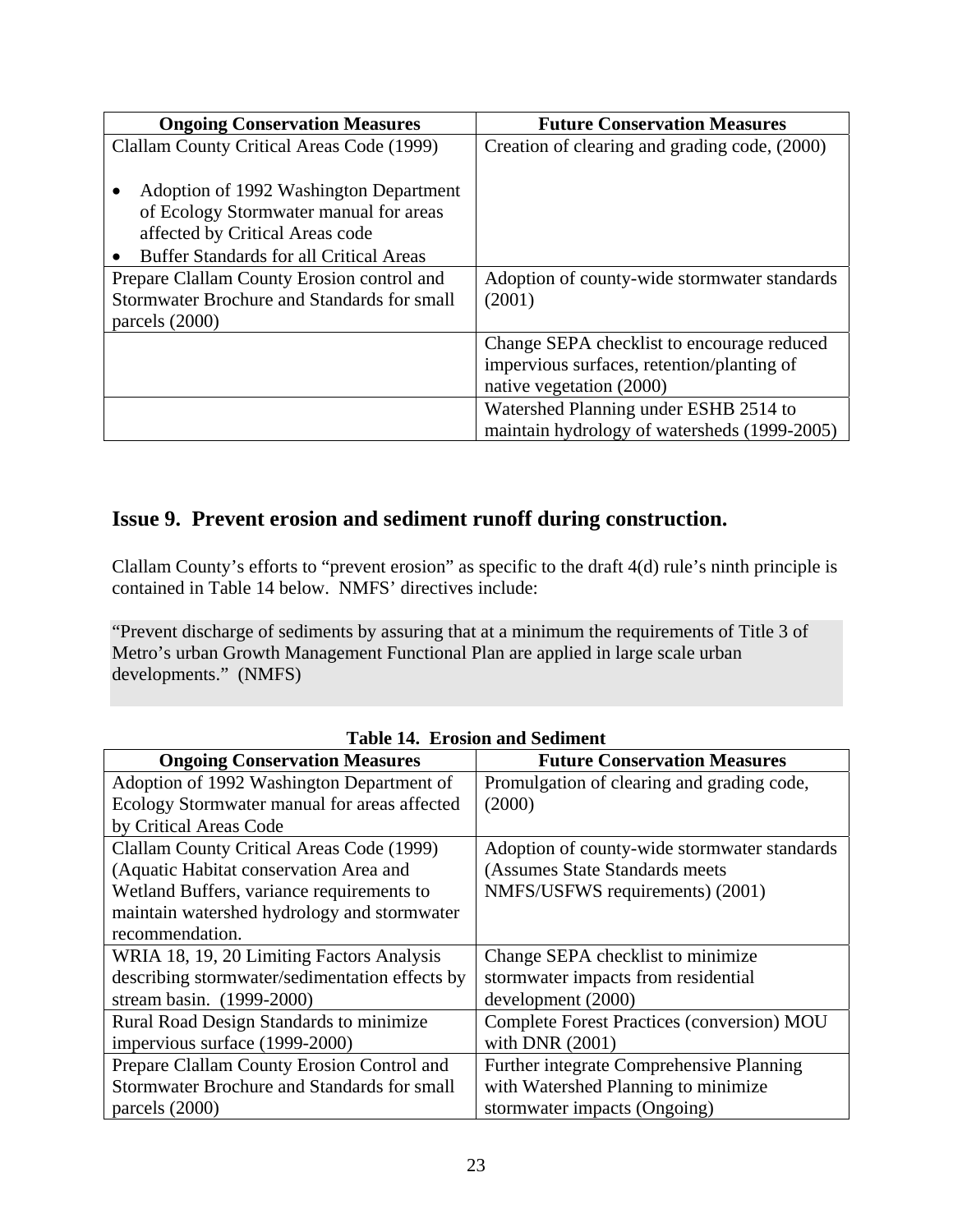**Issue 10. Assure that water supply demands for the new development can be met without impacting flow needed for threatened salmonids either directly or through groundwater withdrawals, and that any new water diversions are positioned and screened in a way that prevents injury or death of salmonids.** 

Clallam County's ongoing and future actions as apply to the tenth principle of the draft 4(d) rule are specified in Table 15. Particularly, the County responds to "water supply demands" through its watershed plans, assessments and projects, as well as through entities that manage specific watersheds within county jurisdiction.

It should be noted that regulation of water withdrawal from ground or surface waters is within the regulatory control of the Washington State Department of Ecology. However, regulation of water *diversions* (for the presence and adequacy of fish screens) is the responsibility of the Washington State Department of Fish and Wildlife. Locally, current watershed planning councils focus on the issue of water conservation and supply in WRIAs 17, 18, 19 and 20. Combined, these WRIAs represent all watersheds contained within Clallam County.

| <b>Ongoing Conservation Measures</b>          | <b>Future Conservation Measures</b>            |
|-----------------------------------------------|------------------------------------------------|
| Sequim Bay Early Action Watershed Plan (1990) | It is expected that entities such as Dungeness |
|                                               | River Management team, Elwha-Morse             |
|                                               | Management Team, and WRIAs 19 & 20 will        |
|                                               | be ongoing into the foreseeable future.        |
| Dungeness River Area Watershed management     |                                                |
| Plan (1993)                                   |                                                |
| Dungeness-Quilcene Plan (1995)                |                                                |
| Sequim,-Dungeness Groundwater Protection      |                                                |
| Strategy (1994)                               |                                                |
| Dungeness River Water Conservation Projects   |                                                |
| $(1996-present)$                              |                                                |
| Sequim-Dungeness Hydrogeologic Assessment     |                                                |
| $(1995-1999)$                                 |                                                |
| WRIA planning under ESHB 2514 for WRIAs       |                                                |
| 18 (Dungeness and Elwha), 19 (Lyre-Hoko), and |                                                |
| 20 (Sol Duc) (1999-2003)                      |                                                |

**Table 15. Water Supply Demands** 

## **Issue 11. Provide all necessary enforcement, funding, reporting, and implementation mechanisms.**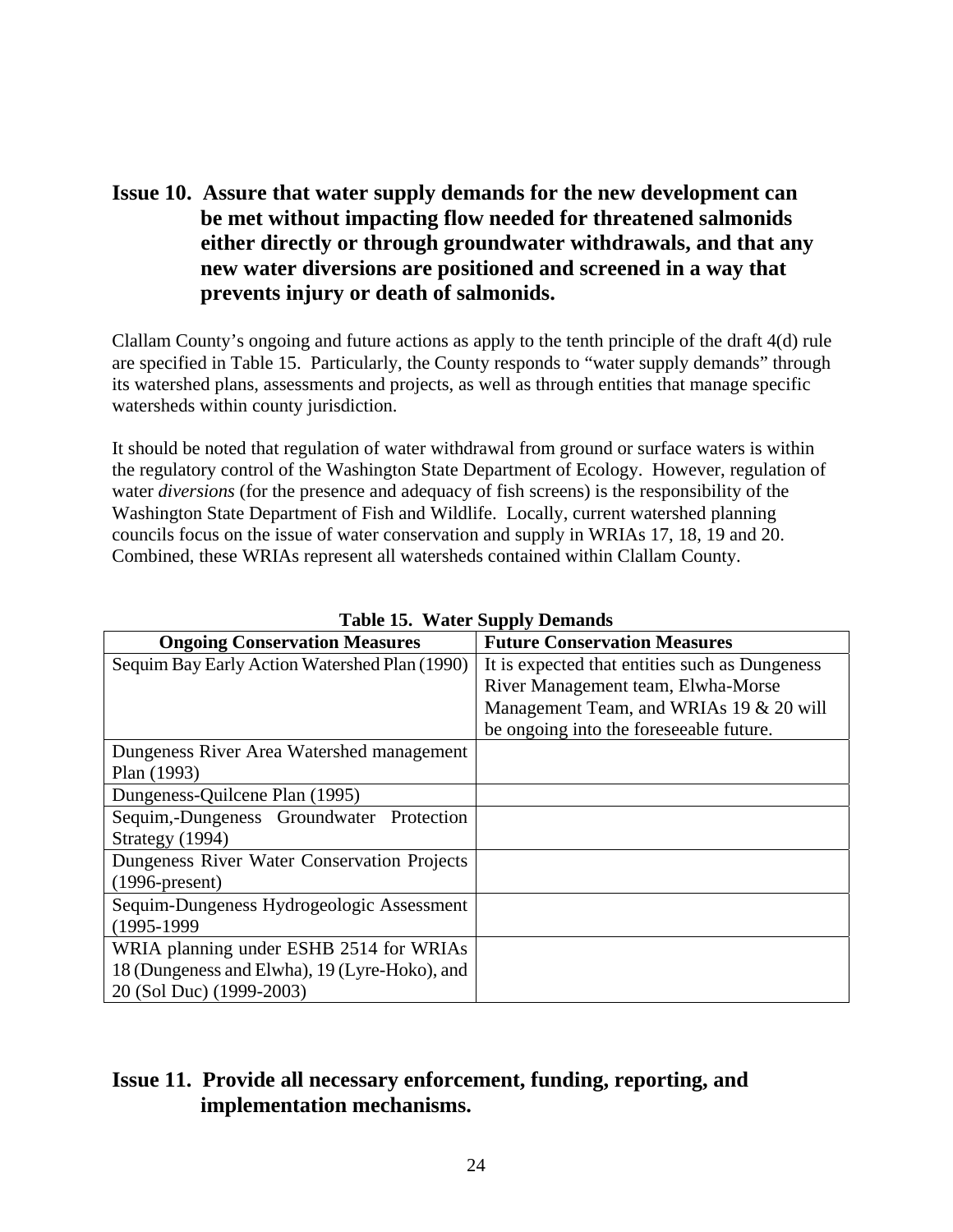Table 16 refers to Clallam County's addition of both water quality monitoring measures and personnel to perform those monitoring functions suggested by the eleventh principle of the draft 4(d) rule. NMFS sets general standards in the following excerpts from the rule:

"Identify a commitment to and the responsibility to regularly monitor and maintain detention basins and other management tools over the long term, and to adapt practices as needed based on monitoring results."

"Provide all enforcement, funding, monitoring, reporting, and implementation mechanisms needed to assure that ultimate development will comply with the ordinances."

"The city or county…will provide NMFS with annual reports regarding implementation and effectiveness of the ordinances, including any water quality monitoring information the jurisdiction has available, an aerial photo (or some other graphic display) of each urban development or urban expansion area at sufficient detail to demonstrate the width and vegetative condition of riparian set-backs, success of stormwater retention and other techniques; and a summary of any flood damage, maintenance problems, or other data issues." (NMFS)

| <b>Ongoing Conservation Measures</b>            | <b>Future Conservation Measures</b>        |
|-------------------------------------------------|--------------------------------------------|
| Addition of 2 Code Compliance Officers to       | Formulation of monitoring strategy during  |
| <b>Clallam County Department of Community</b>   | watershed planning and habitat restoration |
| Development (2000)                              | processes and in approval of this plan by  |
|                                                 | NMFS, USFWS and the Governor's Salmon      |
|                                                 | Recovery Office (2000-2006)                |
| Clallam County Streamkeepers Program for        |                                            |
| water quality, habitat and benthic invertebrate |                                            |
| monitoring (1997-present                        |                                            |
| Watershed plan related water quality            |                                            |
| monitoring (1991-present)                       |                                            |
| Well monitoring database (1997-present)         |                                            |

**Table 16. Enforcement** 

## **Issue 12. The development complies with all other state and Federal [sic] environmental or natural resource laws and permits.**

Table 17 shows Clallam County's addition of personnel and management act requirements in fulfillment of the twelfth principle of the draft 4(d) rule. NMFS does not further define the role of local government on this principle.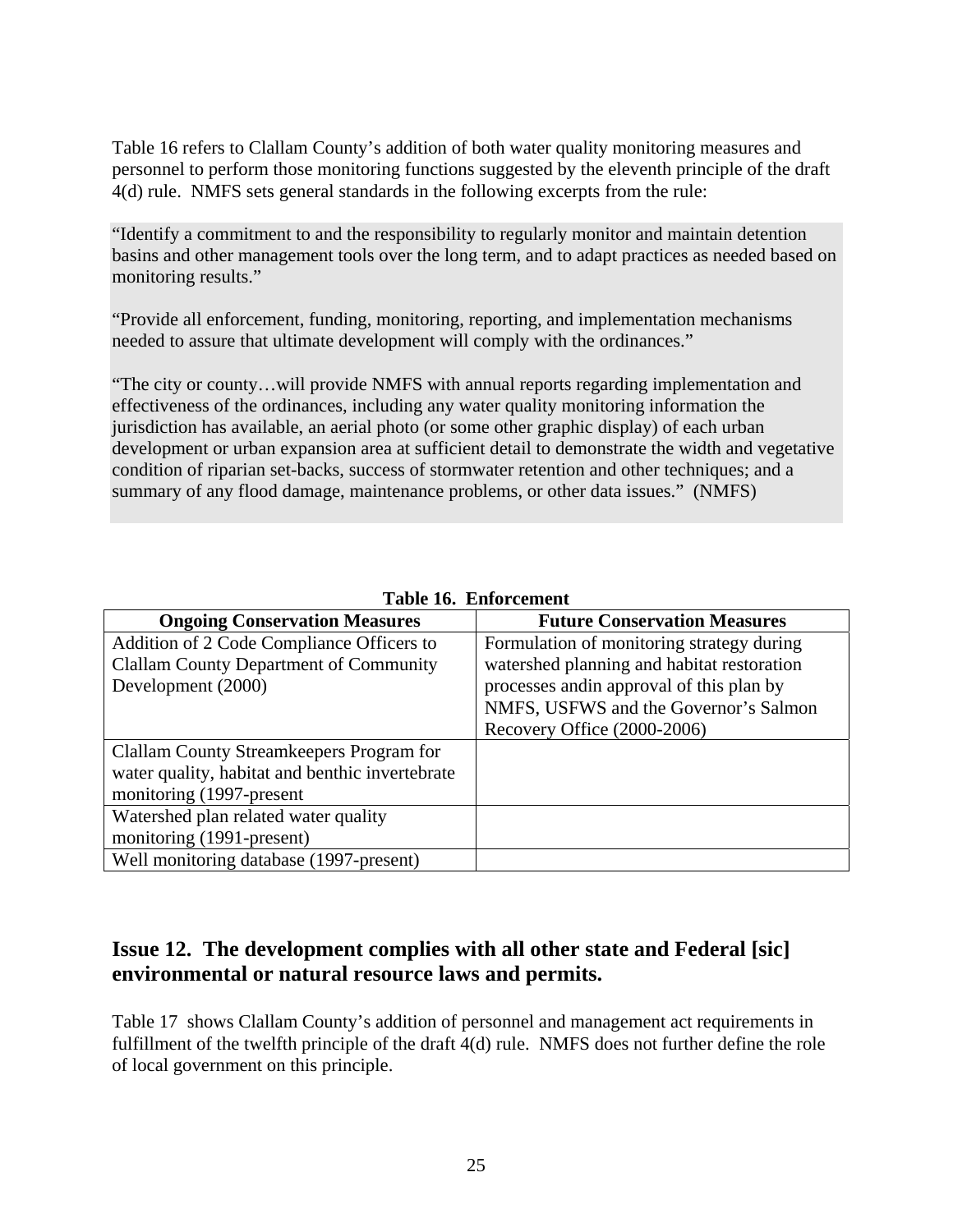In fact, the proposed 4(d) rule is contradictory on this point. In the text explaining the rule, this requirement is linked to principle eleven above, and requires a jurisdiction to have the enforcement and tracking ability to ensure development complies with the plan, i.e. this document in its final format. In the text of the proposed rule itself, this requirement is put forth without any explanation of intent, and the scope of the requirement is huge. Because of this lack of specificity, what NMFS expects from this requirement is difficult to interpret. Practically, it is impossible for any jurisdiction to certify to NMFS that any particular development, regardless of scale, meets with "all other state and Federal [sic] environmental or natural resource laws and permits."

| <b>Ongoing Conservation Measures</b>          | <b>Future Conservation Measures</b>         |
|-----------------------------------------------|---------------------------------------------|
| Addition of 2 Code Compliance Officers to     | Formulation of monitoring strategy during   |
| <b>Clallam County Department of Community</b> | watershed planning and habitat restoration  |
| Development (2000)                            | processes and in approval of this plan by   |
|                                               | NMFS, USFWS and the Governor's Salmon       |
|                                               | Recovery Office (2000-2006)                 |
| GMA requirements for consistency (approved    | Better coordination across jurisdictions,   |
| water source) prior to issuance of building   | especially cities and counties Washington   |
| permits (1993)                                | Department of Fish and Wildlife, Washington |
|                                               | Department of Ecology, US Army Corps of     |
|                                               | Engineers, and NMFS and USFWS               |
|                                               | themselves.                                 |

## **Table 17. Development Complicity**

## **Road Maintenance**

The proposed standards in the 4(d) rule fall into three general areas:

- 1. The setting of regional standards for road maintenance. Washington State Department of Transportation has been in negotiations with NMFS and USFWS in regards to these standards.
- 2. The scheduling and means of tracking training for road crews to implement these standards.
- 3. The developing of a "guidebook" for road maintenance that is specific to given road segments, i.e. scheduling the maintenance of ditches at times that would cause the least damage to aquatic resources, culvert maintenance schedules, management restrictions around wetlands adjacent to the road, etc.

The proposed 4(d) rule identifies the road maintenance issues that must be addressed before NMFS will certify such local activities as ESA compliant. The following excerpts from the 4(d) rule present these road maintenance issues:

"A. The take prohibitions…do not apply to road maintenance activities provided that: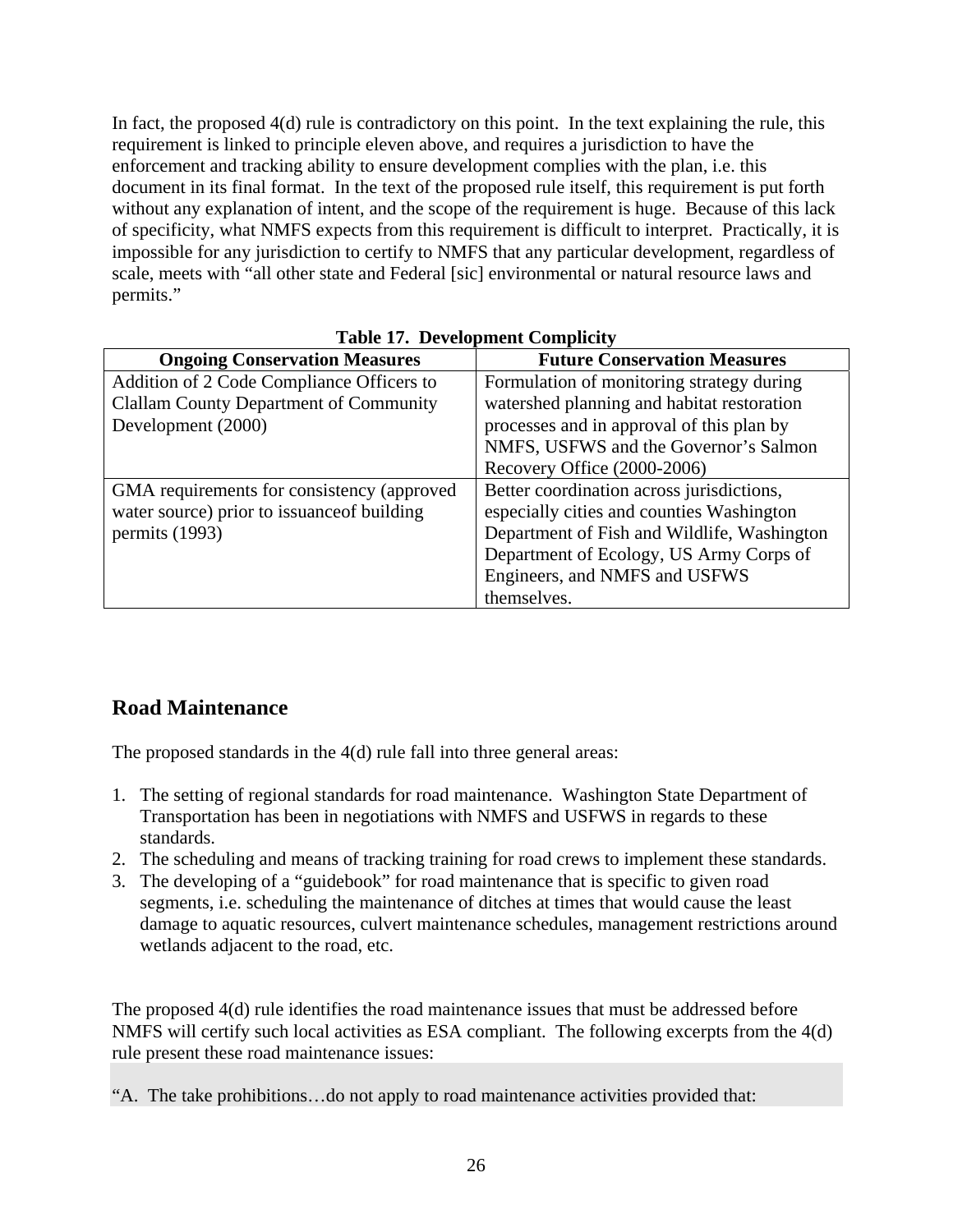- 1. The activity results from routine road maintenance activity by…county or city employees that complies [sic] with the Oregon Department of Transportation's Maintenance Management System Water Quality and Habitat Guide (June, 1999).
- 2. Neither pesticide and herbicide spraying not ODOT dust abatement are included within this exception, even if in accord with the state's guidance.
- 3. Prior to implementing any changes to the 1999 Guide, the ODOT will provide NMFS a copy of the proposed change for review and approval as within this exception.
- B. Prior to approving any change in the 1999 Guide, NMFS will publish notification in the Federal Register [sic] announcing the availability of the draft changes for publicreview and comment. Such an announcement will provide for a comment period on the draft changes of not less than 30 days.
- C. Any city or a county in Oregon desiring its routine road maintenance activities to be within this exception first enters a memorandum of agreement with NMFS committing to apply the management practices in the guide, detailing how it will assure adequate training, tracking, and reporting, including how it will control and narrow the circumstances in which a practice will not be followed because it is not 'feasible,' 'practical,' or 'possible' and describing in detail any dust abatement practices it requests to be covered.
- D. On a regular basis, NMFS will evaluate the effectiveness of the program in protecting and achieving habitat function commensurate with conservation of the listed salmonids. With a full-time staff person at NMFS dedicated to coordination and communication with ODOT staff on a regular basis and participation in monthly and quarterly review meetings, NMFS is assured of regular feedback on how the program is operating. That feedback will provide information on the frequency and nature of any deviations from the practices specified in the Guide….Finally, through annual reporting of external complaints and their outcomes, ODOT will identify needed 'modifications of, or improvements to' any of the minimization/avoidance measures and has committed to making changes to the measures as necessary. Likewise, ODOT will incorporate changes reflecting new scientific information and new techniques and materials. If the program does not achieve its goals, NMFS will identify ways in which the program needs to be altered or strengthened. Changes may be required if the program is not protecting desired habitat functions, or where even with the habitat characteristics and functions originally targeted, habitat not supporting population productivity levels needed to conserve the ESU. If…the ODOT program to no longer provide sufficient protection for threatened salmonids, NMFS shall notify ODOT. If ODOT does not make changes within a mutually determined time period to respond adequately to the new information, NMFS will publish notification in the Federal Register [sic] announcing its intention to impose take prohibitions on activities associated with the program. Such an announcement will provide for a comment period of not less than 30 days, after which NMFS will make a final determination whether to subject the activities to all ESA section 9 take prohibitions.
- E. NMFS' approval of city or county programs following the ODOT program, or of any amendments, shall be a written approval by NMFS' Northwest Regional Administrator.

*Existing and On-going Conservation Efforts*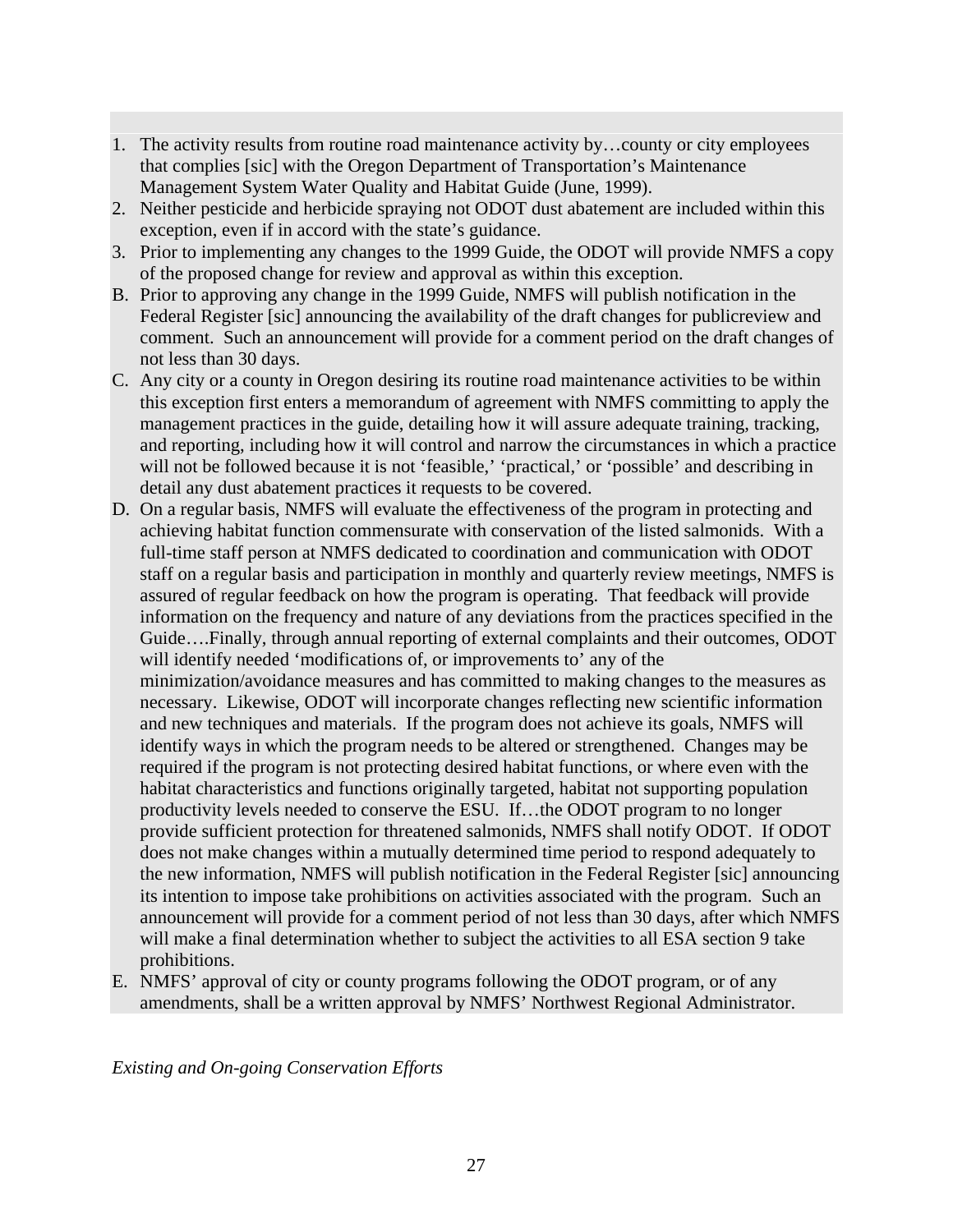Clallam County's response to this portion of the draft 4(d) rule is to convene a regional work group (DOT Olympic Region and Clallam, Jefferson, Mason, and Grays Harbor Counties) in June 2000. This group will review and amend the DOT standards for maintenance and will develop a region-wide training and tracking process, which DOT will likely lead.

With its GIS system and geographic framework process, Clallam County will be developing road segment specific maintenance guides, beginning in those areas where listed stocks are most effected. Probably, this process will take several years to complete and will require the commitment of substantial funds. Clallam County is currently seeking funding for a new, more detailed topographic data layer to simplify this task.

#### *Towards Recovery*

Salmon, probably more so than most other species , are intimately adapted to both the local freshwater and nearshore environments they inhabit and the larger-scale oceanic environments , that represent a portion of their life-history. Recovery of salmon populations and the ecosystems they inhabit will require large scale and local actions that are as intimately linked to watersheds as the salmon themselves.

On a regional scale, the requirements for salmon recovery and ecosystem restoration are simple : understanding the habitat conditions within our local watersheds; understanding how salmon populations are related to each other and to those habitat conditions; and how actions by individuals and organizations effect those relationships. The northern Olympic Peninsula contains an incredible geographic, biologic, and ecological diversity. The task of salmon recovery on the northern Olympic Peninsula is,therefore, complex, and requires more sustained and coordinated efforts, and presents more unique challenges than similar efforts in other areas of the State. The recent listing of four species that occur on the northern Olympic Peninsula, more listings than in any other area of the State, is a direct reflection of this diversity and complexity. This document cites numerous actions, programs, reports, studies, and recommendations undertaken by the County and its cooperators. A full and complete understanding of the scope of salmon recovery efforts that have taken place and will take place would require that all of these documents be included or attached to this document. The collective size of these documents (besides being a monumental task to a reader) prevents their inclusion in this document. As further understanding is gained, the information and complexity of the "problem" will grow.

A keystone to salmon recovery in Clallam County is the dependence on local watershed management committees to implement salmon recovery programs and actions. It is at this scale that the information gathered is most useful, and feedback is most direct. It is also at this scale that salmon recovery will have the best chance of success. Linking local actions to larger scale actions, including the requirements of the Endangered Species Act, is not the sole responsibility of Clallam County or its cooperators. The federal and state agencies must show willingness to allow flexibility in their own actions, and in actions that are undertaken by local groups. Clallam County hopes that this document is a first step toward recovery, trust and cooperation between all citizens and levels of government.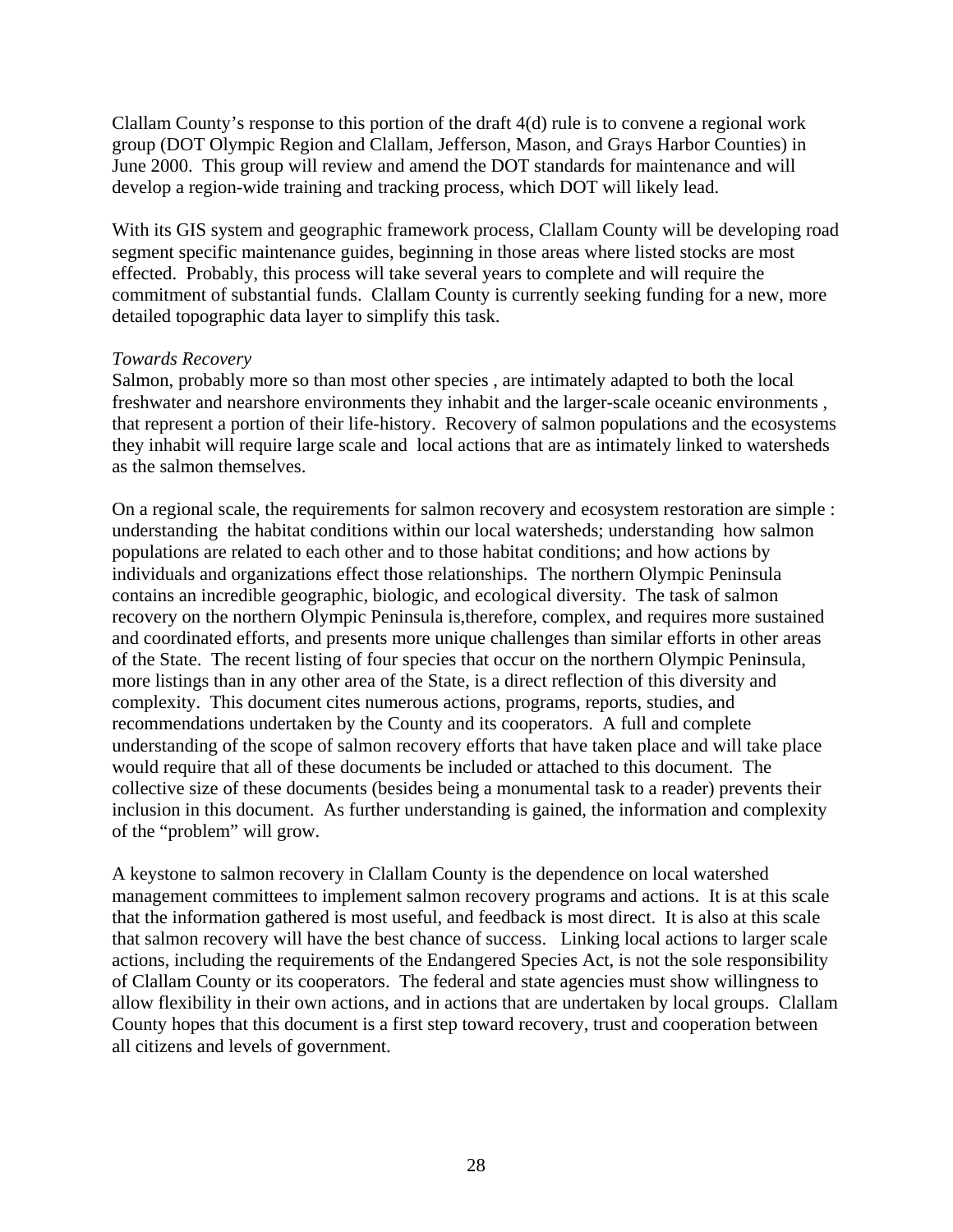# **General Habitat Management Plans and Guidance for Threatened Species of Salmonids in Clallam County**

#### 4/11/00

The guidance/recommendations incorporated in this document are subject to change in the future, when additional scientific information becomes available or specific direction is received from the listing agencies (National Marine Fisheries Service (NMFS) or US Fish and Wildlife Service (USFWS)). The need for additional information in the marine shoreline environment is especially acute, as the relationship between certain development activities and habitat quality is poorly understood. Given these uncertainties, this document is intended to provide minimum requirements for a Habitat Management Plan, and as a starting point for professionals who will be preparing such plans.

Class I Wildlife Habitat Conservation Areas are defined within the Clallam County Critical Areas Code as "Within 200-feet or equivalent to critical habitat designations for threatened or endangered species under the federal Endangered Species Act, or Washington State law". On Feb. 16, 2000 NMFS published final rule designating "critical habitat" for the following "threatened" species – Puget Sound Chinook, Hood Canal-Strait of Juan de Fuca Summer Chum, and Lake Ozette Sockeye. The Critical Habitat designations included areas which are currently inhabited by the species such in Jimmycomelately Creek, the Dungeness River, the Elwha River, the Ozette River, Lake Ozette and tributaries, and the Strait of Juan de Fuca from the eastern County line to the western head of Freshwater Bay. On March 17, 2000, these critical habitat designations became effective, and Clallam County began regulation of these areas as Class 1 Wildlife Habitat Conservation Areas. Regulated development activities which occur within or adjacent to (200 feet landward from the Ordinary High Water Mark (OHWM)) Class I Wildlife Conservation Areas require the preparation of a Habitat Management Plan pursuant to the requirements of the Clallam County Critical Areas Ordinance.

The guidance outlined below serves as recommended Habitat Management Plans for minor new development (i.e. predominantly single family residences) proposed adjacent to Class 1 Wildlife Conservation Areas. Adherence to specific elements outlined below will satisfy the requirements for a Habitat Management Plan. Departure from the guidance outlined below, or major new development (land divisions, commercial or industrial development or clearing in excess of an acre) will require preparation of a site-specific Habitat Management Plan by a private consultant.

#### *General Habitat Management Plans*

The locations within the County which currently are classified as Class I Wildlife Conservation Areas for the threatened salmonids listed above occur in both the marine and freshwater environments. The preparation of a Habitat Management Plan will be different in depending upon the environmental conditions in the local area. The following guidance is specific to the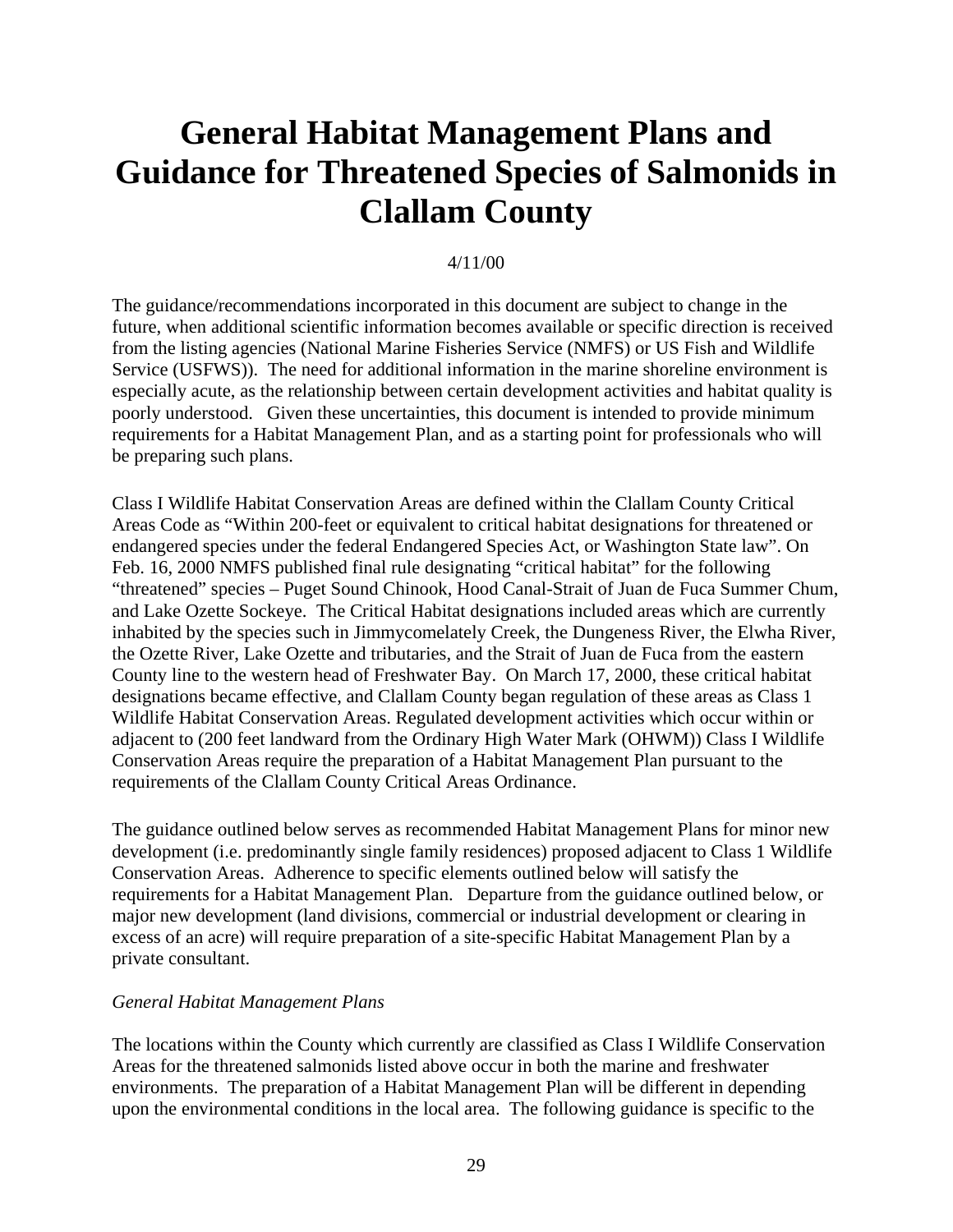general types of environments which can be found within the present Class I Wildlife Habitat Conservation Areas in the County. It should be noted that the standards outlined below will in many cases be less stringent than required in other parts of the Critical Areas Code, or in other portions of County Code. For instance, building setbacks from the top of a Marine Bluff will also need to meet the standards of the Shoreline Code and the Building Code; Channel meander hazards (a Geologic Hazard Area under the Critical Areas Code) are in many locations farther than 200 feet from the OWHM, development in these areas would not be allowed without a Variance from the standards of the Critical Areas Code.

## **Marine Shorelines** –

Top of Marine Bluff –

- 1) Permanent structures are located at least one site potential tree height (125-180 feet) from the top of the bluff or 200 feet from the OHWM . Native vegetation within this zone should be retained.
- 2) Where native vegetation is not present, it should be replanted and restored when it is possible and safe to do so.

Toe of Marine Bluff – (total distance from base of bluff to OHWM less than 200 feet)

- 1) The amount of clearing and grading is the minimum necessary, and is located such that the need for future bulkheading is eliminated. Mitigation measures could include reworking of existing bulkheads to form a more "natural" beach environment, or beach nourishment.
- 2) Proposed developments in these areas will require the preparation of a geotechnical report and a Variance (Public Hearing before the County's Hearing Examiner) from the Geologic Hazard Protection standards of the Critical Areas Code in addition to the Habitat Management Plan.

Low Angle Bluff – This type of shoreline is mostly restricted to areas of Sequim Bay and other protected waters along low energy marine shorelines. These areas generally can fully support coniferous species of trees and a normal forest understory.

1) Development is located more than one site potential tree height (125-180 feet) from the shoreline. These areas will also likely require preparation of a geotechnical report if located on the slope itself.

Low Bank or No Bank Littoral Beaches – These areas are located at Diamond Point, parts of interior Sequim Bay, the Jamestown/Jamestown Beach/Seashore Lane/3 Crabs road shoreline, the mouth of Morse Creek, and areas east and west of the Elwha River. The primary cause of habitat disruption on these types of shorelines, which are characterized by annual beach erosion and deposition cycles, is the construction/maintenance of marine bulkheads. Development should be located well landward of the OHWM to prevent the need for bulkheading in the future.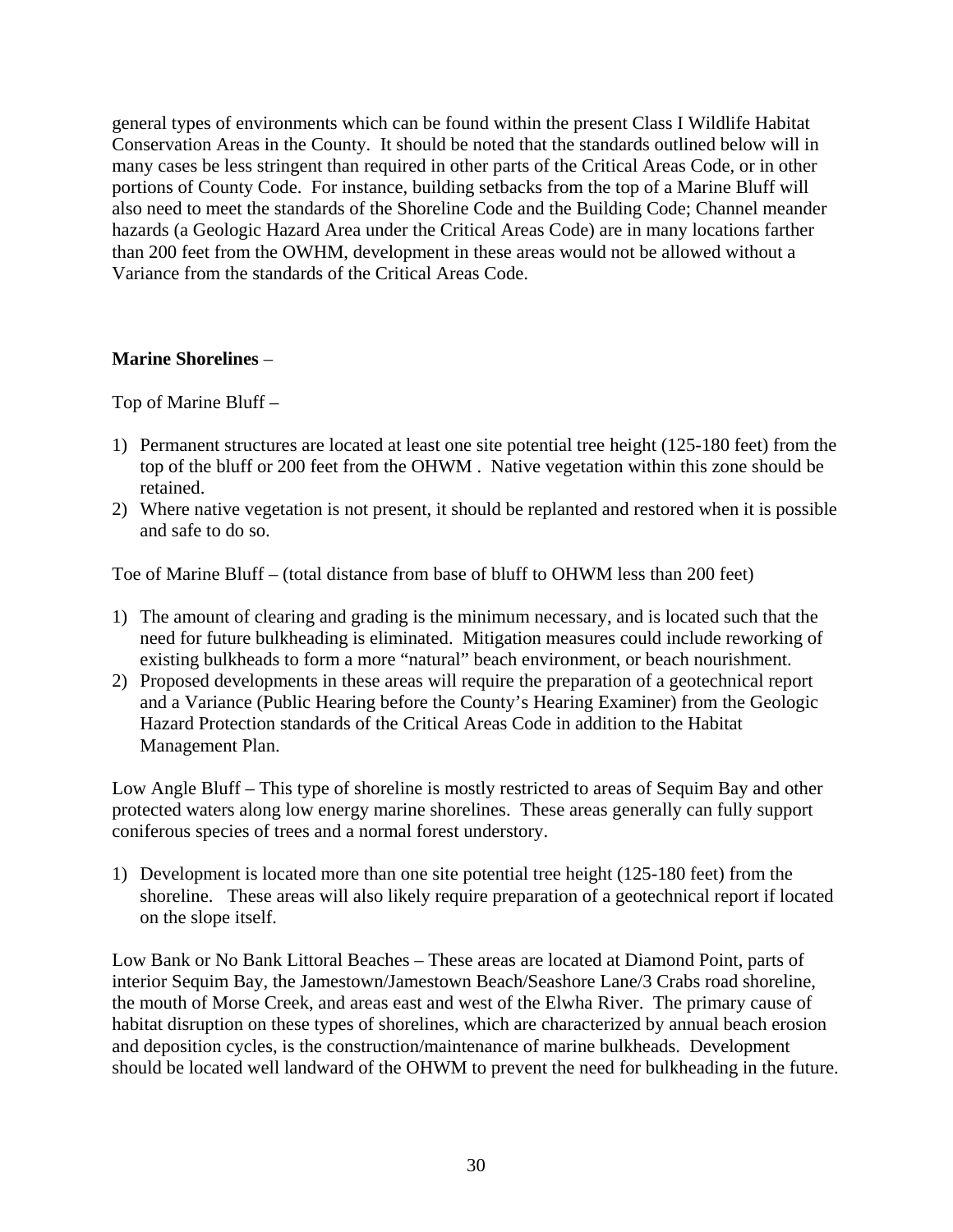Typically this means location of new development well back from the primary beach berm, and retention of the native vegetation (usually beach rye) on the beach berm or primary dune.

- 1) Development is located landward of the start of tree cover where tree cover is present. In areas where tree cover is not present, development should be located 50 feet landward from the landward edge of the primary beach dune.
- 2) Proposals for reconstruction of existing bulkheads should include consideration of beach nourishment, alternative design of the bulkhead, or removal of the bulkhead. A coastal geologist or engineer must be consulted in proposals for construction or maintenance of marine bulkheads. The implementation of the Habitat Management Plan should be monitored no less than every 5 years. Monitoring can include site visits and remote sensing data/use of the County Geographic Information System.

Deltas and Estuaries – Maintenance of tidal flux and flow patterns is essential to the proper functioning of these areas as fish and wildlife habitat and to reduce flood damage to adjacent properties or structures.

- 1) Development is located outside of the floodplain wherever possible (as required in the Frequently Flooded Areas chapter of the Critical Areas Code) and deposition of fill eliminated.
- 2) Development should be located at least one site potential tree height from the OHWM or edge of the wetland, and native vegetation retained between the development and the OHWM or wetland edge.

Rivers and Creeks –Most rivers and creeks are currently bounded by either Channel Meander Hazard or other Geologic Hazards (i.e. ravines). Development in these areas will require the preparation of geotechnical reports according to the standards listed at CCC 27.12.820 in the Critical Areas Code. In general, those areas which are not bounded by a geologic hazard area have had the riparian zones reduced or eliminated by past land-use practices. In these areas the buffers should be restored, and development located at least one site potential tree height from the OHWM. Construction of new dikes, levees or bulkheads will generally occur within Channel Meander Hazards associated with riverine systems. These types of developments will require a Variance (Public Hearing before the County's Hearing Examiner) from the Critical Areas Code and will require the preparation of a geotechnical report in addition to a Habitat Management Plan.

- 1) Development is located outside of the jurisdictional area if possible given lot dimensions. All native vegetation should be retained within site potential tree height of the OHWM.
- 2) Where the native vegetation no longer exists within one site potential tree height, native tree cover is re-established.
- 3) Reconstruction of existing dikes, levees, and bulkheads incorporates large woody debris and vegetation (and meet the standards for Stabilization and Relocations defined in the Critical Areas Code). Use of WDFW's Integrated Streambank Protection Guidelines is recommended.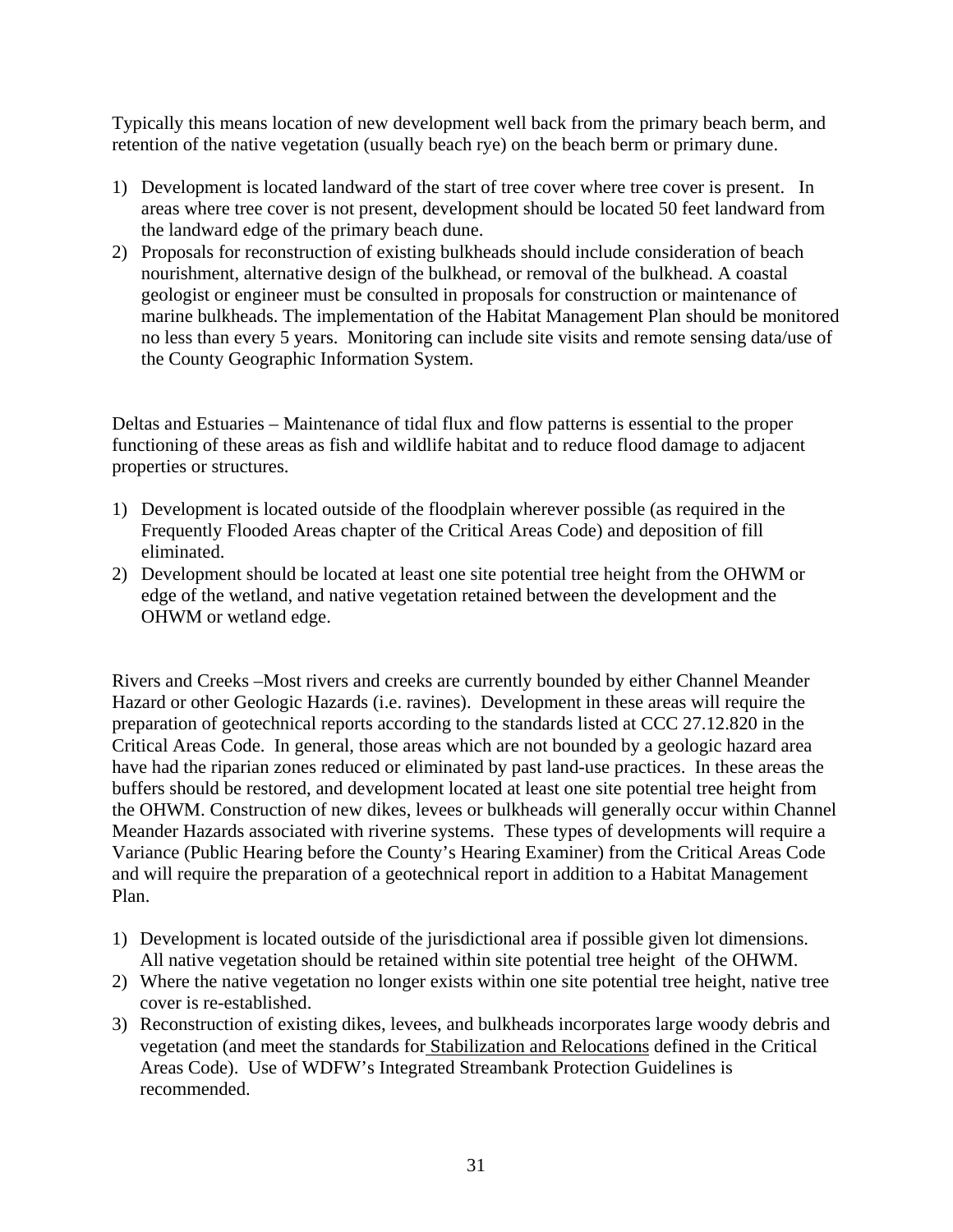#### General Requirements:

The implementation of the Habitat Management Plan should be monitored no less than every 5 years. Monitoring can include site visits and remote sensing data/use of the County Geographic Information System.

1) Clallam County will be allowed to monitor compliance with the Habitat Management Plan into the future. Before entering onto the property for monitoring of compliance with the plan or the success of any vegetative plantings, Clallam County shall give the landowner 2 weeks written notice.

#### **Adherence to the Habitat Management Plan** – As required in the Critical Areas Code:

"Any property on which a development proposal is submitted shall have filed with the Clallam County Auditor: 1) a notice to title of the presence of the critical area or buffer, 2) a statement as to the applicability of this chapter to the property, and 3) a statement describing possible limitations on actions in or affecting such areas or buffers as approved by the Administrator. Clallam County shall record such documents and will provide a copy of the recorded notice to the property owner of record. Development proposals which are also defined as normal repair and maintenance of existing structures or developments, including but not limited to: roof repair, interior remodeling, wood stove permits, etc., and on-site sewage disposal systems repairs or replacement, are exempt from this requirement. Applies to: Wetlands, Aquatic Habitat Conservation Areas, Class I Wildlife Conservation Areas, Landslide Hazards, and Frequentlyflooded areas."(CCC 27.12.320.4)

For Class I Wildlife Conservation Areas, the notice to title includes a statement that "A Habitat Management Plan has been formulated for this parcel and is on file with the Clallam County Department of Community Development. All development on this parcel shall occur in accordance with the provisions of the Habitat Management Plan."

This will ensure that departure from the requirements of the Habitat Management Plan will be a violation of County Code. In addition, final approval of any development undertaken pursuant to a Habitat Management Plan shall not be given if any provisions of the plan are not adhered to. Final approval will not be given until such time as a mitigation plan for the effected habitat is prepared, approved by the County, and implemented.

#### *Privately Prepared Habitat Management Plans*

For major new development, or for development proposals which require departure from the general plans listed above, a Habitat Management Plan must be formulated by a qualified biologist and submitted for the County to review and approval. The standard for approval by the County is that "no net loss of wetland or critical habitat results". Development proposals which will result in a net loss of critical habitat will require a Variance from the standards of the Critical Areas Code.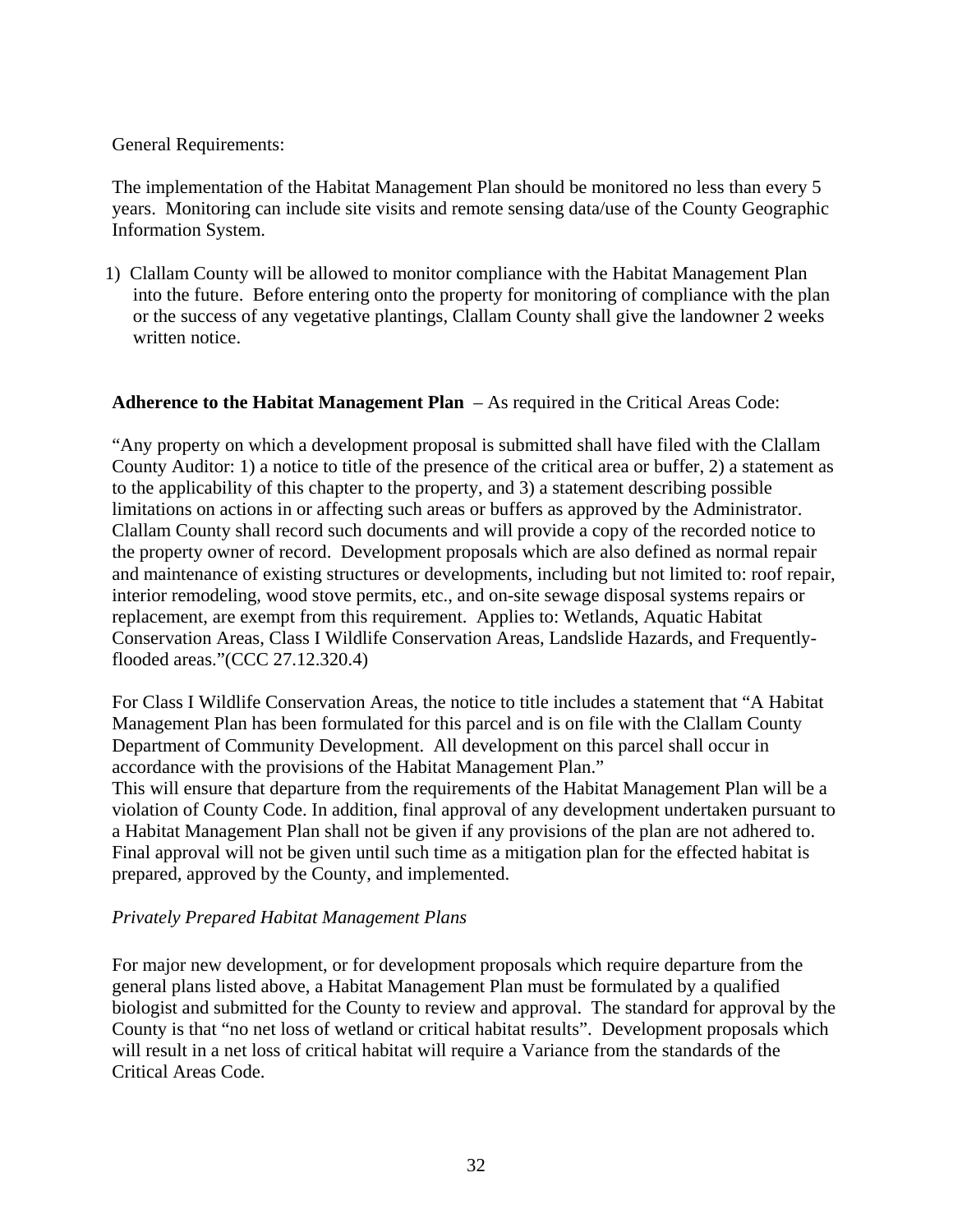The standards for preparation of a Habitat Management Plan are defined in the Critical Areas Code as follows:

## **C.C.C. 27.12.830 HABITAT MANAGEMENT PLAN**

- 1. This report shall identify how the development impacts Class I or II Wildlife Habitat Conservation Areas. The Washington Department of Wildlife Priority Habitat and Species Management Recommendations (1991) may serve as guidance for this report or bald eagle protection rules outlined in WAC 232-12-292, as now or hereafter amended.
- 2. The Habitat Management Plan shall contain a map prepared at an easily readable scale, showing: the location of the proposed development site; the relationship of the site to surrounding topographic, water features, and existing and/or proposed building locations and arrangements; a legend which includes a complete legal description, acreage of the parcel, scale, north arrows, and date of map revision.
- 3. The Habitat Management Plan shall also contain a report which describes the nature and intensity of the proposed development; an analysis of the effect of the proposed development, activity or land use change upon the wildlife species and habitat identified for protection; and a plan which identifies how the applicant proposed to mitigate any adverse impacts to wildlife habitats created by the proposed development.
- 4. This plan shall be prepared by a person who has been educated in this field and has professional experience as a wildlife biologist. For minor new development proposals, the Department of Community Development may complete the plan unless the applicant wishes to employ a qualified professional at the applicant's expense. Where this plan is required for the protection of eagle habitat, the eagle habitat management plan shall normally be prepared by the Department of Fish and Wildlife as required under the Bald Eagle Management Rules.

Specifically, if the proposed development activity will have an effect on the habitat identified for protection, the "mitigation" sequence for the plan is defined in the next two sections:

#### **c.c.c. 27.12.840 Mitigation plan - GENERAL REQUIREMENTS**

- 1. The applicant shall identify and describe why those regulated uses and activities are not and cannot be consistent with the provisions of this chapter and shall describe how impacts shall be mitigated.
- 2. The applicant shall mitigate impacts to critical areas by doing one or more of the actions listed below in order of preference:
	- a. Avoiding the impact altogether by not taking a certain action or parts of actions. This may be accomplished by selecting a reasonable alternative that does not involve impacts to critical areas or buffer impacts; applying reasonable mitigation measures, such as drainage and erosion control, alternative site planning, and/or using best available technology.
	- b. Minimizing impacts by limiting the degree or magnitude of the action and its implementation, by using appropriate technology, or by taking affirmative steps to avoid or reduce impacts. This may be accomplished in one of the following methods, or through other methods as deemed appropriate: selecting a reasonable alternative that avoids most critical area impacts; applying reasonable mitigation measures, such as drainage and erosion control, preservation of critically important plants and trees, limitation of access to critical areas, seasonal restrictions on construction activities, phased development, and/or establishment of buffers.